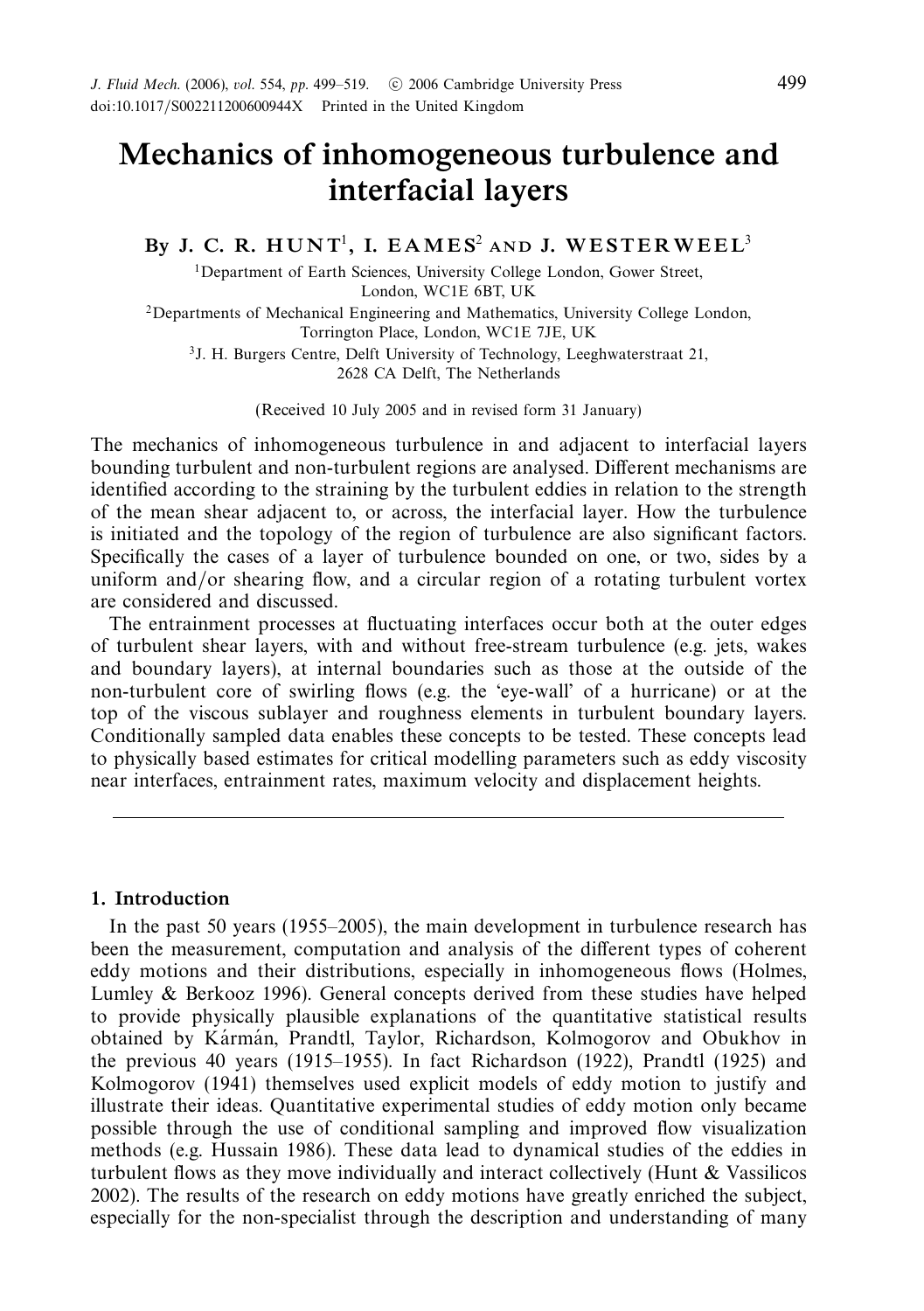of the qualitative features of turbulence, both those observed in nature and those resulting from human activities ranging from engineering, to cooking and to the fluid motions of our own bodies (e.g. Lugt 1983). Many practical benefits have resulted from this greater understanding in every branch of engineering and some branches of medicine (e.g. Hunt 1985; Pedley 1980).

The Journal of Fluid Mechanics has played an important role in encouraging and publicizing complementary ways of studying both homogeneous and inhomogeneous turbulence. Some of the papers were quite controversial (e.g. Chandrsuda et al. 1978) and in one case involved not only many more than the usual number of referees in the editorial process, but also an advisory footnote about the paper (Long  $&$  Chen 1981)! New and tentative results were published and topical conferences were reviewed. The old flimsy issues of JFM used to be passed around laboratories and discussed in tea rooms and lunch queues, as they were at the Central Electricity Research Laboratories (where J.C.R.H. was working 1968–1970). The equivalent discussions now happen on the internet in one form or another. In one issue in 1968 there were two papers on Professor Scorer's conjectures (which have still not been resolved) about the 'turbulent diffusion' of angular momentum in rotating flows. They demonstrated the value of simple experiments, one of which involved an Alka Seltzer tablet to produce the turbulence (Gough & Lynden-Bell 1968). Bretherton & Turner (1968) explained the importance of this for geophysical fluid mechanics.

There are still many fundamental and interesting problems in fluid mechanics which are not well understood. One hopes that researchers will continue to convey the excitement of these studies in their JFM papers as well in articles in the popular scientific press such as *Nature, New Scientist*, etc. Simple theoretical and experimental methods are still necessary, but we now have the great advantage of using detailed numerical computation and three-dimensional velocity measurement systems on scales from the microscopic to the galactic. These techniques enable many aspects of the flow to be described, including variability over large numbers of similar events. Sometimes they have confirmed the imaginative predictions of earlier generations of fluid mechanicists (for example the form of cyclonic storms first depicted in the 1860s correspond very closely to the satellite pictures of the 1950s). On other occasions, the new data have given rise to surprises; the example given in this paper is the sharpness of turbulent interfaces.

Here we review the aspects of eddy motion that occur at boundaries between regions of turbulent and non-turbulent motion such as the outer edge of jets and wakes. These regions of very inhomogeneous turbulence play a critical role in many engineering and natural flows that is now beginning to be appreciated (e.g. Hunt *et al.*) 2001). In some previous models it was assumed that the dynamics of the interface was determined by the 'nibbling' action of small-scale turbulent eddies (e.g. Corrsin & Kistler 1955) while others were based on the 'engulfing' motions of large-scale eddies and the 'elastic' dynamics of turbulence distorted by these eddies (Townsend 1966). Hypotheses about the jump in the large-scale vorticity were made in these models (e.g. Kovasznay, Kibens & Blackweld 1970). With the aid of particle imaging velocimetry (PIV) systems and large computers running at mega- and tera-flops speed, the flow and scalar fields in these 'super-layers' can be measured and computed in sufficient detail to test the various hypotheses and theoretical models based on them (Westerweel et al. 2002, 2005; Bisset, Hunt & Rogers 2002; Mathew & Basu 2002).

The turbulence has special features in these thin layers which differ from those in the interior of most shear flows. In the interior region the length scale of the turbulent eddies  $L_x$  is generally smaller than the distance  $\Lambda$  over which the turbulence and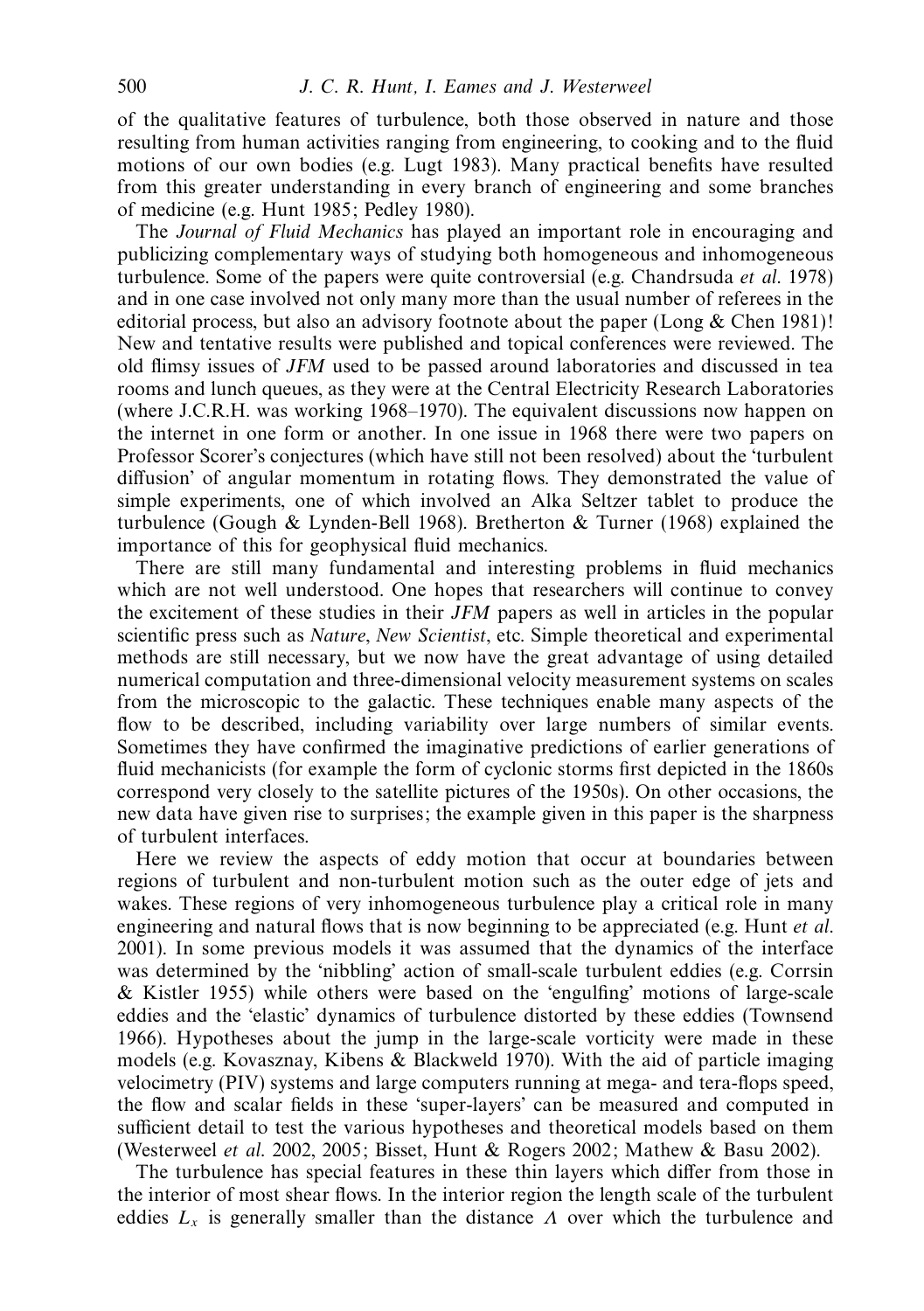mean velocity change. Typically *Λ* is about 1/4 of the shear layer thickness, *l*. By contrast adjacent to these thin 'super-layers' of thickness  $l<sub>I</sub>$  the turbulence is very inhomogeneous since the eddies controlling their dynamics are comparable to *l* (where  $l \gg l_l$ ). At the same time the layers are fluctuating and therefore have to be analysed in a coordinate frame moving with the interface (defined over a suitable length scale that is large compared to  $l<sub>I</sub>$ ). This invalidates the conventional statistical models based on assuming relations between mean gradients of turbulent fluxes and gradients of mean velocity/scalar (Durbin & Petterson Reiff 2000; Hunt & Savill 2002). An important consequence is that Reynolds-averaging methods and models are not valid near these layers because the relations between the ensemble mean and fluctuating components of the velocity field are quite different to those in less inhomogeneous regions of the flow.

Understanding the dynamics of these thin layers is also relevant for analysing the dynamics of coherent eddy motions both in homogeneous and inhomogeneous turbulence. At high Reynolds number such eddies tend to be defined by sharp interfaces separating highly turbulent and low-turbulence regions, where intense shear layers are formed. Similar discontinuities occur in scalar concentrations (Warhaft 2000). Within turbulent flows these layers appear as a form of interior intermittency (Vassilicos 2001). In the inhomogeneous regions between high- and low-intensity turbulence the small eddies in these intense shear layers strongly influence the speed at which the layers move outwards into the non-turbulent or low-turbulence regions of flow. This is the boundary entrainment velocity  $E<sub>b</sub>$  (Turner 1986).

For some flows, such as jets and plumes, where the mean velocity in the turbulence is much greater than in the non-turbulent region and  $E<sub>b</sub>$  is finite, and turbulent flow drives a mean velocity into the turbulent region – this is the relative entrainment velocity  $E_v$ . Estimates of the values of  $E_v$  and  $E_b$  in terms of other flow parameters are used for calculating many types of turbulent shear flows that occur in practice. However, there is no general theory or even empirical rule for determining these 'velocities' as circumstances change, for example when the level of turbulence inside or outside the region is suddenly changed (Bhat  $&$  Narasimha 1996; Ching, Fernando & Robles 1995; Hunt 1995) or when the layer is positioned between a cylindrical region of static fluid and a rotating annulus of highly turbulent flow, such as a hurricane (e.g. Bengston & Lighthill 1982). Interfaces with inhomogeneous turbulent flows occur widely in geophysical flows, notably 'geostrophic' and gravity current fronts (Britter & Simpson 1978).

The paper is structured as follows: in  $\S 2$ , we review the major results from linearized analysis near sharp interfaces bounding turbulent and non-turbulent regions. The kinematics and dynamics of interfacial layers bounding turbulent regions are described in § 3, before applying these new results to swirling shear and boundary layers in § 4. These results are put into a general context in  $\S 5$ .

#### *2. Turbulence near interfaces and thin vortical layers*

#### 2.1. Interfaces adjacent to layers with weak mean shear

Consider an idealized analysis of two regions of fluctuating motion initiated at  $t = 0$ , separated by a fluctuating interface located at  $\hat{x}_3 = 0$ , where  $\hat{x}_3 = x_3 - x_{3}i(t)$ . The velocity field  $u = (u_1, u_2, u_3)$  is irrotational above the interface (figure 1) – we will use the superscripts +*/*− to denote processes above/below the interface. For the shear-free flows (SFL) considered here the turbulence far below the interface is homogeneous, denoted by  $u^{(H)}$  and the mean velocity  $U = (U_1, U_2, U_3)$  is uniform. This homogeneous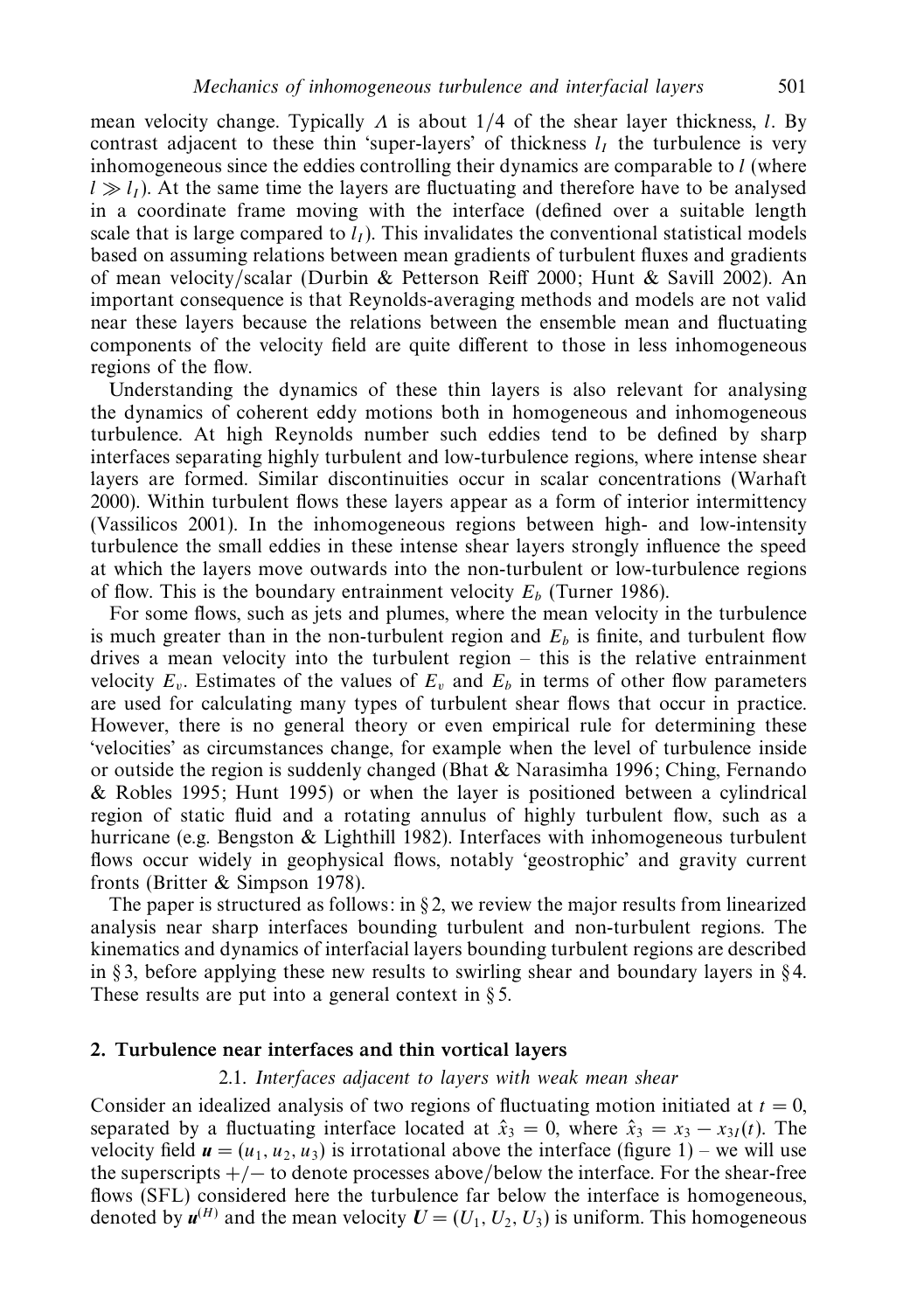

Figure 1. Showing schematically the inhomogeneous turbulence near the interface (at  $x_3 = x_{31}$ , or  $\hat{x}_3 = 0$ ) between a region of shear-free homogeneous turbulence and irrotational fluctuations. Note that if the turbulence  $u^{(H)}$  is anisotropic (e.g. with a Reynolds stress) the inhomogeneity leads to a Reynolds stress gradient and the growth of a mean shear layer  $U_1(t)$ .

turbulence is in a quasi-equilibrium state. The dissipation rate is  $\epsilon$ . The mean and fluctuating components of vorticity are  $(\Omega_1, \Omega_2, \Omega_3) = \nabla \times U$  and  $\omega = \nabla \times u$ . This idealized flow situation corresponds approximately to that in a wind tunnel where there is a grid of bars below  $\hat{x}_3 = 0$  and a gauze above this level so that the net resistance to the flow is the same and the mean velocity uniform (Gartshore, Durbin & Hunt 1983).

The main features of inhomogeneous turbulence near such interfaces can be studied by assuming that the adjustment of these fields is 'rapid', taking place on a time scale  $T_D$ , which is shorter than the Lagrangian time  $T_L = L_x/u_0$  over which the large eddies evolve, where  $L<sub>x</sub>$  is the integral scale of the turbulence. Consequently, the broad structure of turbulent eddies near the interface can be estimated using approximate linear calculations. In shear-free flows, unlike sheared flows, the fluctuating vorticity of the turbulence is not affected over this time scale. Also the external field is simply irrotational, following Phillips (1955) and Carruthers & Hunt (1986), so that

$$
\mathbf{u}^{(+)} = \nabla \phi^{(+)}, \qquad \mathbf{u}^{(-)} = \nabla \phi^{(-)} + \mathbf{u}^{(H)}, \tag{2.1}
$$

where  $|\nabla \phi^{(\pm)}| \to 0$  as  $\hat{x}_3/L_x \to \pm \infty$ . To satisfy continuity,

$$
\nabla^2 \phi^{(\pm)} = 0. \tag{2.2}
$$

The interfacial matching conditions for flows in which viscous effects are neglected for the largest scales are continuity of the velocity normal to the interface and pressure, *p*, across the fluctuating boundary between the interior and exterior regions. The condition reduces to  $u_3$  and pressure, *p* (or  $\phi$ ), being continuous at  $\hat{x}_3 = 0$ . Because the equations and boundary conditions are linear, the effects of varying the spectrum can be analysed by generalizing the Fourier methods of Batchelor & Proudman (1954).

The main results of relevance to the dynamics of these interfaces in unstratified flows are:

(i) Over a distance  $L_x$ , below the interface the mean squared value of the velocity fluctuations  $(u_1^2, u_2^2)$  parallel to the interface increase by 25% above the homogeneous level, while the mean squared value of the velocity fluctuations  $(u_3^2)$  normal to the interface component decreases (by 50%). Just above the interface,  $u_1^2, u_2^2$  are reduced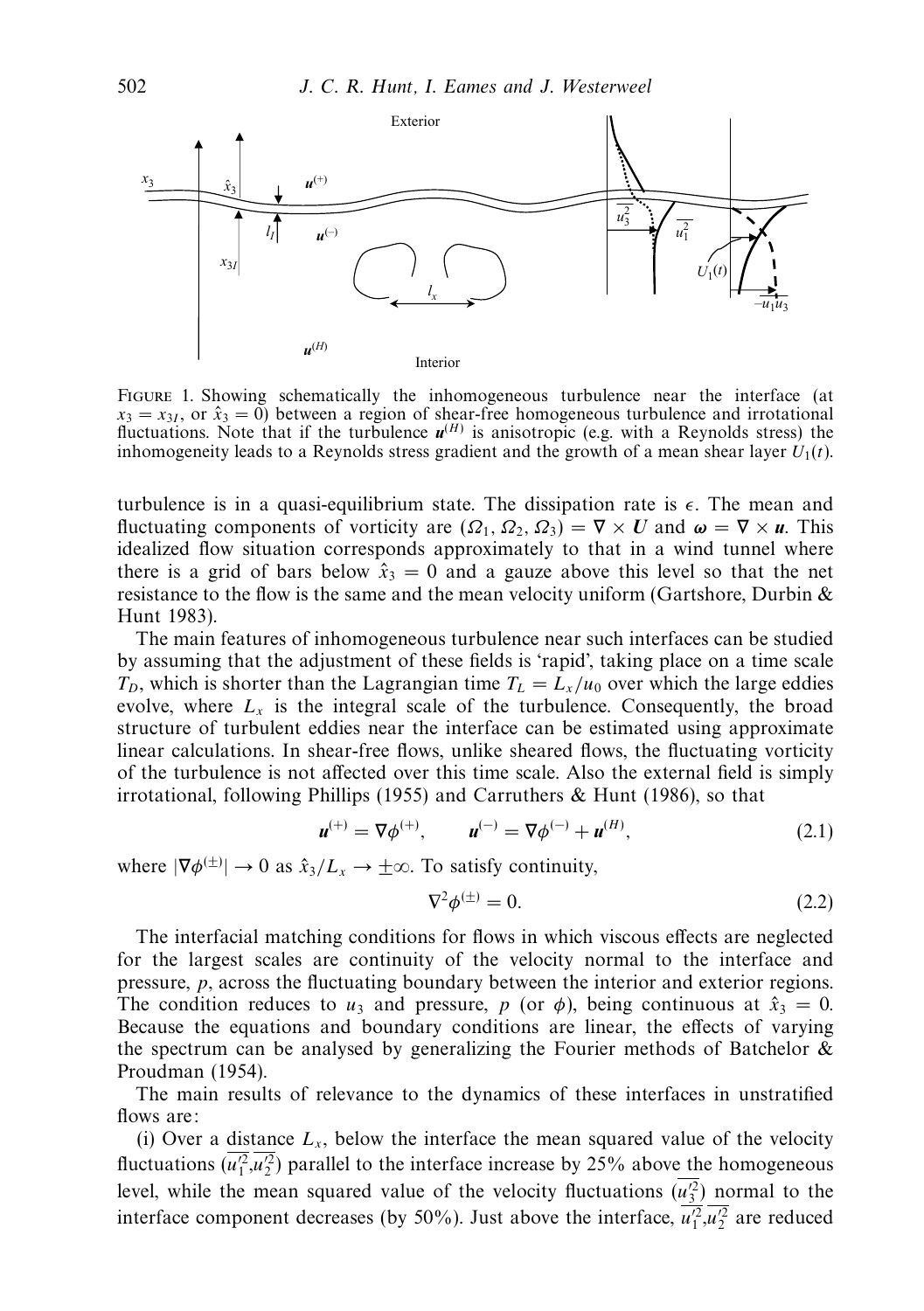to 25%, showing that there is a discontinuity in eddy motions parallel to the interface caused by the vortex lines normal to the interface turbulence forming vortex sheets at the interface.

(ii) As Phillips (1955) showed, and many experiments have since confirmed, the variances of all velocity components are determined by the largest eddy scales and decay with normal distance in the external layer approximately in proportion to  $\sqrt{\overline{u_i'^2}} \sim A\hat{x}_3^{-4}$ , for  $\hat{x}_3 \gg L_x$ . This decay is not sensitive to the form of the lowwavenumber energy spectrum, provided  $E(k) \sim Ck^N$ , where *N* is an integer greater than or equal to 4 and  $C \sim u_0^2 L_x^{(N+1)}$  (see Davidson 2004). The linear analysis of (2.1),  $(2.2)$  shows that  $A \sim \int E(k)/k^4 dk \sim C/L_x^{(3-N)} \sim u_0^2 L_x^4$ .

(iii) The spectrum of velocity fluctuations changes sharply across the interface. Below the interface, there is a fully developed spectrum with a Kolmogorov inertial range extending to the smallest scales of order  $(v^3/\epsilon)^{1/4}$ , where  $\epsilon$  is the dissipation rate and  $\nu$  the kinematic viscosity. Above the interface, the energy spectrum is concentrated at low wavenumbers so that the length scale of the most energetic straining motions is of order  $L<sub>x</sub>$ . However, since there is a 'jump' in the parallel components of velocity across the interface, a fluctuating viscous layer is a generated. Because the straining motions distorting this layer are of a relatively large scale (of order  $L_x$ ), the layer thickness is comparable to the Taylor microscale, i.e.  $(L_x/u_0)^{1/2}$ . No detailed measurements are yet available.

The dynamics near the interface are significantly changed if the interior turbulence  $u^{(H)}$  is anisotropic. The distortion of such turbulence near a rigid plate has been analysed and measured by Nagata et al. (2005) and Wong (1985), and can be extended to account for the distortion of anisotropic turbulence near the interface. When turbulence impinges onto an interface or a rigid boundary, there are gradients in the normal Reynolds stress (i.e.  $\frac{\partial \tau_{ij}}{\partial x_j}$ , where  $\tau_{ij} = -\frac{\langle u_i u_j \rangle}{\partial x_j}$ ). For isotropic turbulence these do not generate a mean velocity field. However, if the curl of the Reynolds stress gradients is non-zero, this amplifies the mean vorticity  $\Omega_i$ , i.e. *∂Ωi/∂t* =  $\epsilon_{ijk}\partial \tau_{km}/\partial x_j\partial x_m$ . In this case, for anisotropic turbulence impinging onto an interface,  $\Omega_2 = \partial U_1 / \partial x_3$  and thence  $U_1$  gradually increase below the interface, with a discontinuity in  $U_1$  at  $\hat{x}_3 = 0$ . This is illustrated by a model calculation, in which there is a mean Reynolds stress (normalized on the density)  $\tau_{13} = -\langle u_1 u_3 \rangle$  below the interface. Consider a two-dimensional single Fourier mode of the homogeneous turbulence below the interface:

$$
u_1^{(H)} = u_0 \sin \psi \cos(-k_1 x_1 + k_3 \hat{x}_3), \qquad u_3^{(H)} = u_0 \cos \psi \cos(-k_1 x_1 + k_3 \hat{x}_3), \qquad (2.3)
$$

where  $k_1 = \tilde{k} \cos \psi$ ,  $k_3 = \tilde{k} \sin \psi$  are the wavenumbers in the  $x_1$ -,  $\hat{x}_3$ -coordinates. Then applying the same equations and forms of solution as in (2.1) and (2.2) it follows that  $\tau_{13}(\hat{x}_3) = -\frac{1}{4}u_0^2 \sin 2\psi - \frac{1}{2}u_0^2 \cos \psi \sin(k_3 \hat{x}_3 - \psi) e^{|\hat{x}_1|\hat{x}_3}$ . Note that  $\tau_{13}$  decreases over a distance  $L_x$  from its homogeneous value to zero at and above the interface. For the simple model perturbation of (2.3), the mean profile becomes

$$
U_1 = -\frac{1}{4}u_0^2 t \tilde{k} \sin 2\psi \cos(k_3 \hat{x}_3 - \psi) e^{|k_1|\hat{x}_3}, \quad \hat{x}_3 < 0, \quad t > 0. \tag{2.4}
$$

Note that this mechanism of generating a mean flow is similar to that found when waves approach a beach or a critical layer at an angle. Despite the neglect of significant non-linear effects, these linear rapid distortion analyses of inhomogeneous turbulent flows are essentially local linearizations of complex flows for which physical and theoretical justification have been given by Hunt  $\&$  Carruthers (1990) and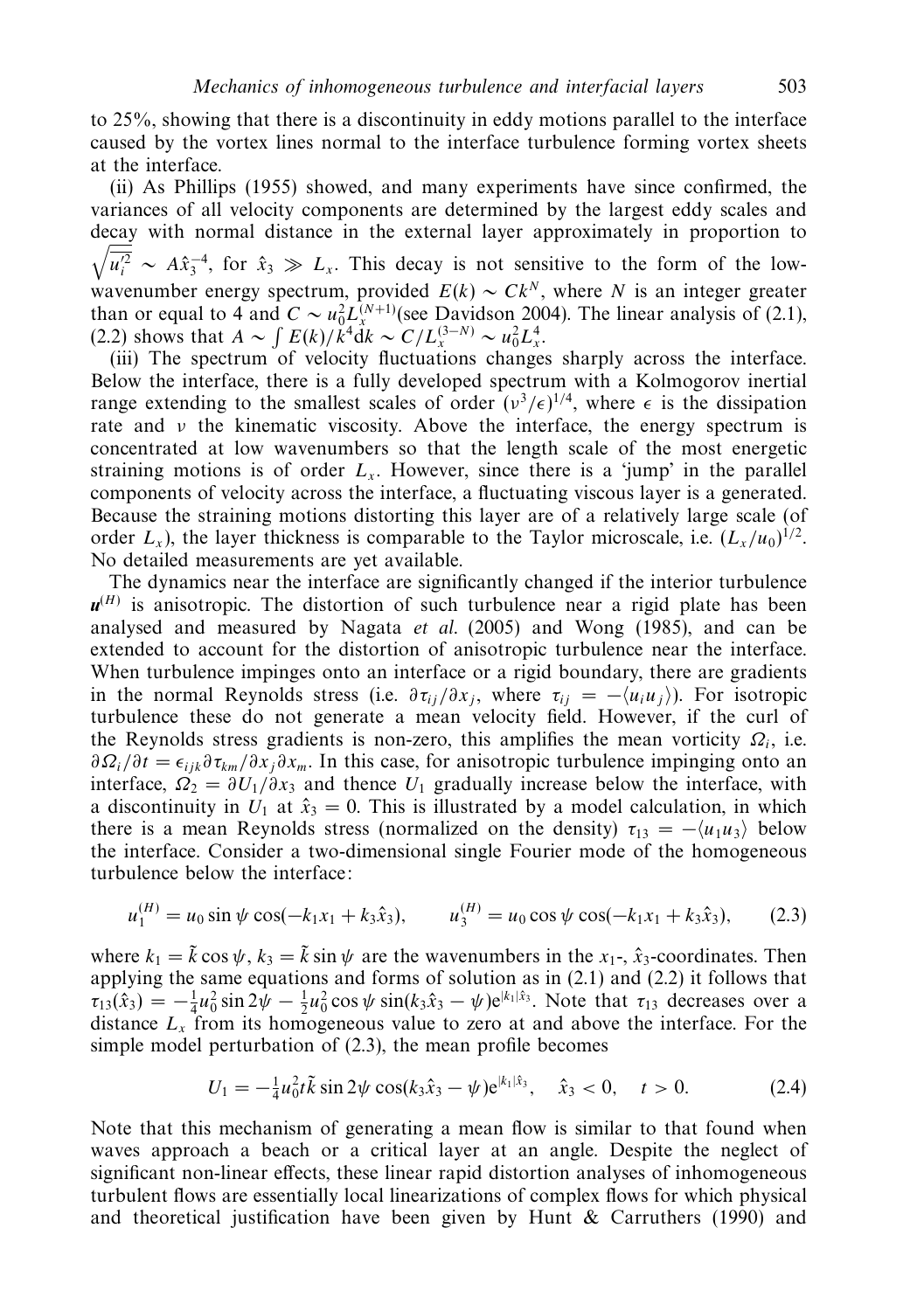

FIGURE 2. (a) Boundary-shear layers (BSL) and (b) free-shear layers (FSL) where interior turbulence induces rotational fluctuations in the shear layer of thickness *l*. In case (b), irrotational fluctuations occur in the exterior region.

Magnaudet (2003). Similar effects occur whether these fluctuations are space filling (e.g. Fourier waves) or compact (e.g. vortices).

# 2.2. Turbulence near layers with a strong mean shear

Now consider a similar idealized flow involving interactions between large-scale turbulence and adjacent, external, regions where initially there is no turbulence. Two different flow situations are considered, broadly categorized as either boundary-shear layers (BSL – figure 2*a*) or free-shear layers (FSL – figure 2*b*), depending on whether the shear layers are bounded by a rigid boundary or by an external layer in which the mean velocity is uniform (see figure 2b). Irrotational velocity fluctuations  $(\mathbf{u}^{(+)})$ generated in the shear layer are present in this external region (Hunt & Durbin 1999). In both cases the mean velocity profile in the shear layer is unstable to small disturbances which become non-linear and develop into turbulent eddies. These grow in scale until they are as large as the thickness of the shear layer. Through entrainment (discussed below in § 3) the shear layer thickness *l* grows with time. There are sharp interfaces with thickness  $l_I \ll l$  separating the shear layer from the external and lower turbulent regions. When there are weak fluctuations in the lower layer with lengthscales greater than *l*, they interact linearly with the layer. If they are large enough (see below) they may affect fluctuations throughout the layer. In the case of FSL, they generate fluctuations on the other side of the layer where  $\hat{x}_3 > l$ . Linear dynamics of wave-like disturbances and vortical eddies determine the broad spatial structure of the fluctuations both near interfaces  $(\S 2.1)$  and where the turbulence is homogeneous in thick shear layers (e.g. Townsend 1976).

An inviscid analysis of these idealized flows (approximately valid for large *Re* =  $u_0L_x/\nu \gg 1$ ) combines a perturbation analysis for interactions across interfaces (as in  $\S 2.1$ ) and a linear rapid distortion approach for the development of fluctuations in shear flows. The analysis for the energy-containing eddies is approximately valid for distortion times shorter than the Lagrangian time  $T_L = L_x/u_0$ . These studies show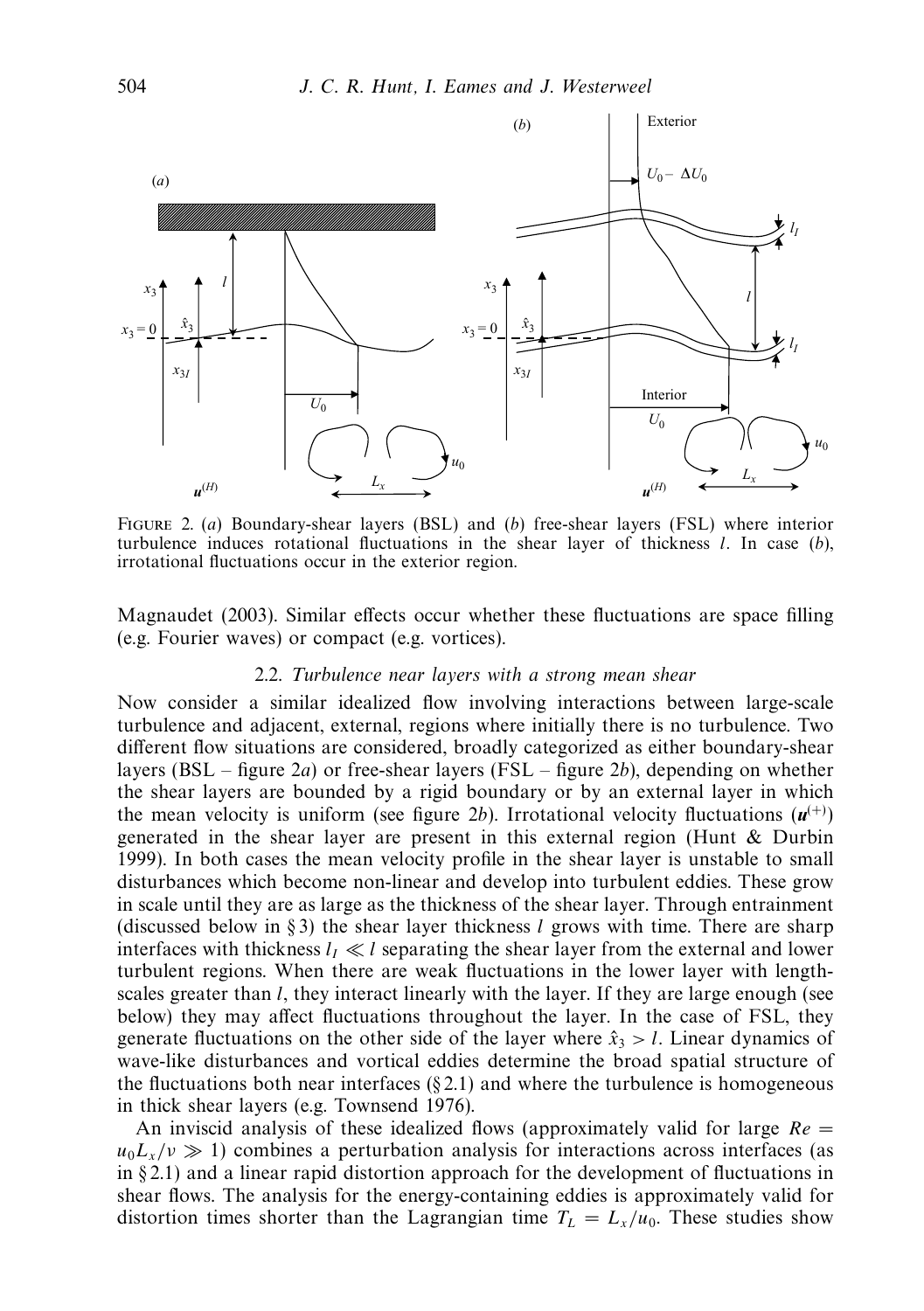how the amplitude of externally imposed velocity fluctuations generally decreases in the turbulent region near the interface at  $\hat{x}_3 = 0$ . But above the interface, their structure depends on how the fluctuations in the shear layer are initiated.

In the turbulent layer  $(\hat{x}_3 < 0)$  (as in §2.1), the flow consists of homogeneous turbulence and irrotational fluctutations, i.e.

$$
u^{(-)} = u^{(H)} + \nabla \phi^{(-)}.
$$
 (2.5)

We consider the case where the shear layer is thick enough that  $l \gg L_x$ . Linearized momentum equations are valid in the shear layer  $0 < \hat{x}_3 < l$ , for  $t \ll L_x/u_0$ , namely

$$
\left(\frac{\partial}{\partial t} + \mathbf{U} \cdot \nabla\right) \mathbf{u} + \mathbf{u} \cdot \nabla \mathbf{U} = -\nabla p,\tag{2.6}
$$

where *p* is the pressure normalized by density. Note that for uniform shear this reduces, for the vertical component, to

$$
\left(\frac{\partial}{\partial t} + \mathbf{U} \cdot \nabla\right) \nabla^2 u_3 = 0. \tag{2.7}
$$

For FSL in the upper layer,

$$
\mathbf{u}^{(+)} = \nabla \phi^{(+)}.\tag{2.8}
$$

Given  $\mathbf{u}^{(H)}$  in the turbulent layer, the velocity fluctuations in the other layers are determined by the above equations and initial, matching and boundary conditions. At  $\hat{x}_3 = 0$ ,  $u_3$  and p are continuous. For BSL, an additional kinematic constraint,  $u_3 = 0$  at  $\hat{x}_3 = l$ , is applied.

### 2.2.1. Boundary-shear layers (BSL)

In the first type of boundary-shear layer (BSL), velocity fluctuations in the upper layer  $(\hat{x}_3 > 0)$  are initiated in a time-dependent flow at  $t = 0$ . Equivalently they could be generated in a spatially developing flow for  $x_1 > 0$  by a turbulent flow passing below a rigid plate extending from  $-\infty < x_1 < 0$  (where the plate produces a negligible wake). Initially the velocity fluctuations above and below the interface are described by the shear-free analysis of  $\S 2.1$ . But as time *t* (or  $x_1$ ) increases, the mean shear in the layer amplifies the horizontal fluctuations  $u_1$ ,  $u_2$  and the Reynolds stress  $-\langle u_1u_3\rangle$ . By contrast (from (2.7)), the vertical fluctuations do not decay, as they do (in linear theory) when homogeneous rotational disturbances perturb a uniform shear layer (e.g. Townsend 1976). This is a simple demonstration of how inhomogeneous turbulence can have features that differ qualitatively from those in uniform shear flows. These interfacial processes were broadly confirmed by the wind tunnel experiment of Gartshore et al. (1983).

In the second type of BSL flow, the turbulence is externally forced with no velocity fluctuations in the shear layer at  $t = 0$ . For example this might be a laminar boundary layer on a plate (at  $\hat{x}_3 = l$ ) where external turbulence  $u^{(H)}$  is generated in the space below  $\hat{x}_3 < 0$ , or where vortices propagate towards the boundary layer (see figure 2*a*). Linear theory (e.g. Lighthill 1957) and computations show that fluctuations  $u_l$  on a scale *l* are directly related to the pressure fluctuations in the turbulent layer  $p^{(-)}$ ; approximately  $u_l \sim p^{(-)} / U_1(x_3)$ . If the eddies or waves travel at the uniform external flow speed where  $U_1 = U_0$ , the linear inertial terms induce a fluctuating pressure of order  $u_0(U_0 - c)$  (Grosch & Salwen 1978; Craik 1991). Weak nonlinear inertial terms exist where  $p^{(-)} \sim u_0^2$ . Consequently the fluctuations in the shear layer ( $\hat{x}_3 > 0$ ) are very weak, i.e.  $u_l \sim u_0^2/U_1(x_3)$  (Jacobs & Durbin 1998). A physically analogous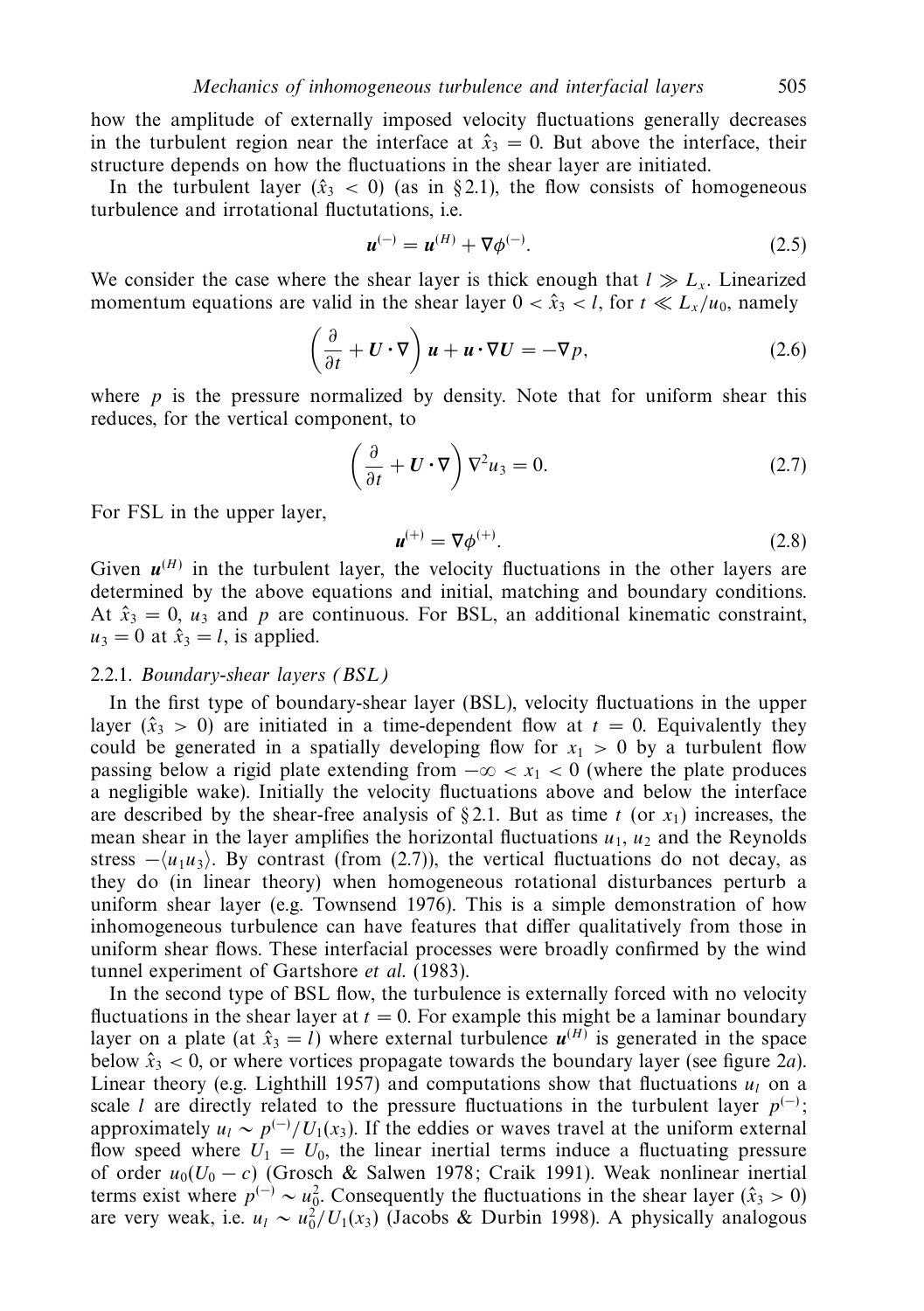mechanism occurs when a vortex approaches such a layer: the vortex distorts the vorticity of the layer and blocks the motion of the vortex towards the layer (Hunt & Durbin 1999). This means that the interface is effectively acting as a barrier, which therefore makes the velocity fluctuations anisotropic as eddies and vortices approach the interface; the vertical velocity  $u_3$  decreases while the horizontal velocity components are increased. Therefore a fluctuating vortex sheet is created which as a result of nonlinear effects soon becomes unstable leading to spots of turbulence propagating into the shear layer (Wu et al. 1999). This phenomenon, which accelerates the transition to turbulence of laminar boundary layers, has been used to improve the design of turbomachinery (Hodson & Howell 2005).

#### 2.2.2. Free-shear layers (FSL)

Now consider the interaction between the external turbulence (with r.m.s. velocity *u*<sub>0</sub>) and a free-shear layer (figure 2*b*) where the mean velocity  $U_0 - \Delta U_0$ , in the upper turbulent free-shear layer differs from that in the lower turbulent layer by  $\Delta U_0$ . The magnitude of the mean velocity difference is much greater than the r.m.s. turbulence in the lower layer, i.e.  $\Delta U_0 \gg u_0$ .

In the idealized calculation we now discuss it is assumed that the shear layer is much thinner than the turbulent length scale (i.e.  $l \ll L_x$ ), and behaves like a perturbed vortex sheet. The mean vorticity  $\Omega_2$  in the layer is much greater than the strain rate of the energy-containing eddies, i.e.  $|\Omega_2| \sim \Delta U_0 / l \gg u_0 / L_x$ . Nevertheless the thickness and displacement of the layer fluctuates with  $x_1, x_2, t$ . The layer is of course exponentially unstable to small disturbances, causing alternating thickening and thinning of the vortex sheet. Where the former occurs characteristic vortex structures develop (Batchelor 1967) which determine the growth of the mean thickness of the layer. The thickening/thinning mechanism is also relevant to understanding how the shear layer responds to large-scale external fluctuations (Hunt & Durbin 1999). To illustrate these processes, consider a single Fourier mode of the turbulence travelling at speed *c* parallel to the mean flow, e.g.

$$
u_3^{(H)} = u_0 e^{i(k_1(x_1 - ct) + k_3 \hat{x}_3)}, \qquad \hat{x}_3 < 0. \tag{2.9}
$$

Because the layer is thin (as with the analysis of the Kelvin–Helmholtz instability) the vertical velocity  $u_3$  is constant within the layer while  $u_1, u_2$  vary linearly across it. The irrotational flow field (2.8) in the upper layer is determined by ensuring continuity of *u*<sup>3</sup> and pressure *p*. Solving the coupled equations shows that travelling eddies in the turbulent flow produce irrotational fluctuating velocities in the upper region that travel in phase and do not grow in amplitude. If the external eddies are large enough this quasi-steady interaction is independent of the growth of fluctuations within the free-shear. A linear analysis for two-dimensional fluctuations shows that the ratio of the standard deviations of the velocity fluctuations in the upper layer to that in the turbulent flow far from the interface is

$$
\frac{\sqrt{u_3^{(+)2}}}{\sqrt{u_3^{(H)^2}}}(\hat{x}_3 \sim l) = \frac{b}{2} \left| \frac{\Delta U_0^2 - 4c_r^2}{\Delta U_0^2 + 4c_r^2} \right| \tag{2.10}
$$

(Hunt & Durbin 1999), where  $c_r = c - (U_0 - \Delta U_0/2)$  is the wave speed relative to the mean speed in the interface. The ratio (2.10) is zero for  $c = U_0$ , i.e. when the vortex sheet shelters the perturbations. If it is non-zero it only depends weakly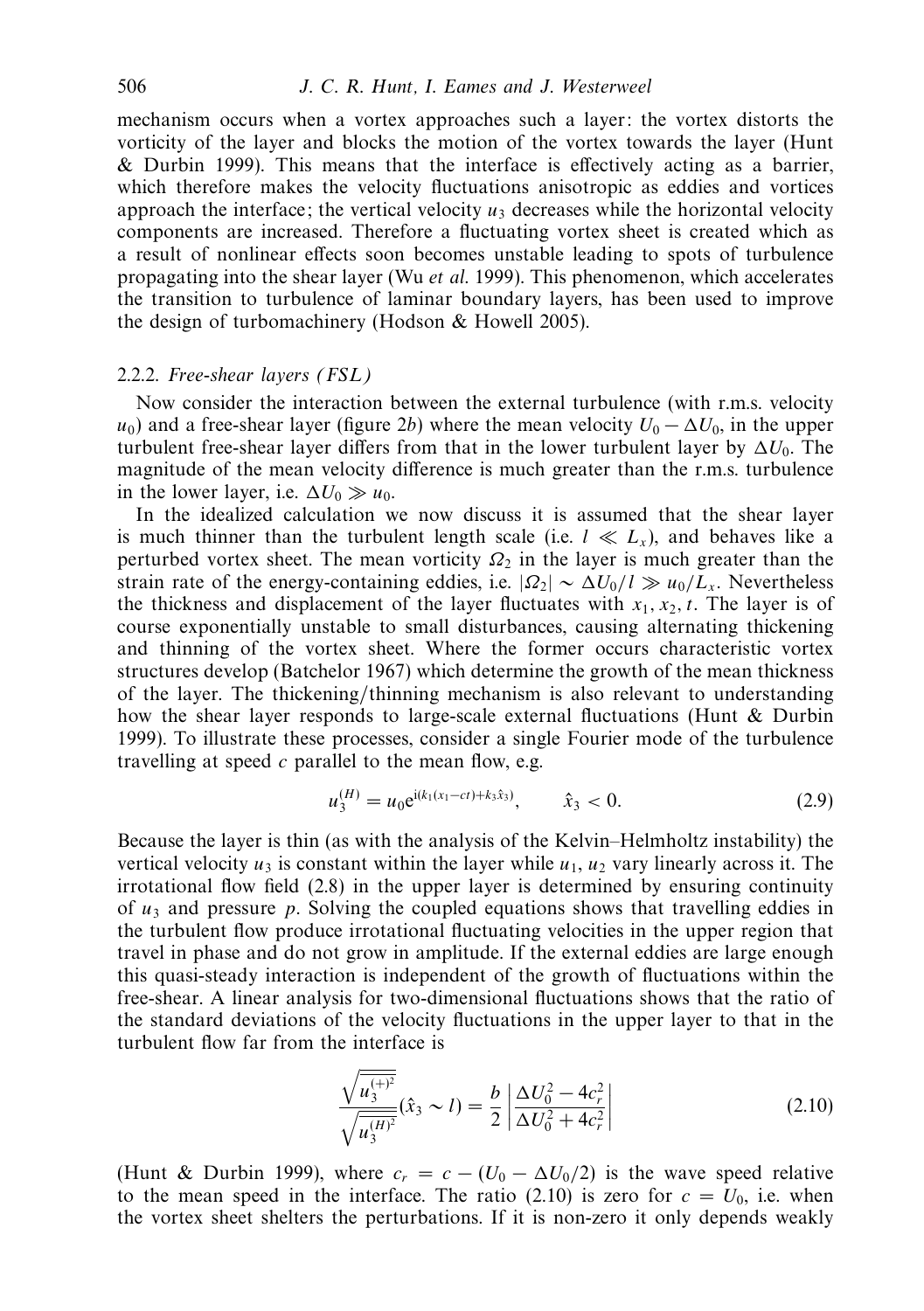on the anisotropy of the turbulence, as shown by the form of the coefficient  $b =$  $(u_1^{(H)}$  $^{2}+u_{3}^{(H)}$  $^{2})/2u_{0}^{2}$ .

This quasi-steady blocking mechanism can also be studied by considering the thickening and thinning of the vortex sheet as a vortex moves. Most flow disturbances have an impulse (or in Charles Dickens' (1865) words, 'impulsion', the literary concept preceding Kirchhoff's (1869) analysis by 4 years!). Therefore an equivalent impulse must be generated by the deformation of the sheet, according to the general formula

$$
I = 1/(N-1)\int x \times \omega \mathrm{d}x
$$

where the integral is taken over the volume occupied by the sheet and  $N = 2, 3$ depending whether the sheet is one- or two-dimensional (e.g. Batchelor 1967). This analysis demonstrates how the greater circulation associated with the thicker regions of the sheet can induce a vertical velocity component opposite to that of the impinging vortex, so that depending on the speed of the vortex parallel to the sheet, (i.e. the value of  $c/U_0$ ) the sheet may or may not block the vertical velocities associated with the vortex. As in the case of BSL, the blocking of the vertical fluctuations leads to an amplification of the horizontal velocity components at the interface where there is a weak mean shear flow  $U(x_3)$  below the vortex sheet, such that  $|dU/dx_3| \lesssim U_0/L_r$ , it can be shown (Hunt *et al.* 2006) that the mean shear is amplified by vortex stretching until it reaches a steady state. This depends on the shape of the impinging eddies. For typical shapes it can be shown that  $dU(x_3)/dx_3 \propto U_0/|x_3|$ .

This shear sheltering/blocking mechanism also affects the distribution of scalars in these inhomogeneous flows. For example, if there is a vertical gradient of mean concentration such that  $C(x_3)$  increases away from the interface, then as the vortical eddy approaches the interface and as it displaces fluid it transports the scalar with it. But the scalar perturbation is confined to the region around the eddy whereas the irrotational fluctuations induced around the vortex can amplify the vorticity in the shear layer (e.g. Wu *et al.* 1999). In this case, momentum can be transported more effectively than a scalar. This is an exceptional phenomenon in unstratified turbulent flows (see Townsend 1976), but has been observed in the measurements of Smedman et al. (2006) for a boundary layer flow where eddies impinge onto a rigid boundary.

#### *3. Kinematics and dynamics of interfacial layers*

Observations, measurements and detailed numerical simulations of turbulent shear flows (e.g. Westerweel et al. 2002, 2005; Mathew & Basu 2002; Bisset et al. 2002) show the complex highly distorted interface bounding the edge of turbulent regions (see figure 3). The main difference between the idealized flat interface of  $\S$ 2 and observations, is that periodically the interface forms cusps that point inwards towards the turbulent region  $(\hat{x}_3 < 0)$  and smooth bulges in the opposite direction. The local processes associated with these inward cusps or outward bulges are significant for the overall flow because they affect the transport of material (and scalars) into the turbulent region from outside ( $\hat{x}_3 > 0$ ). To study these processes, the interfacial processes need to be examined in a coordinate system moving with the interface, as we go on to discuss.

#### 3.1. Kinematics and jump conditions at interfacial shear layers

Many features of the overall dynamics of shear layers can be explained in terms of the mechanisms in the interfacial layers. This is not the usual methodology, although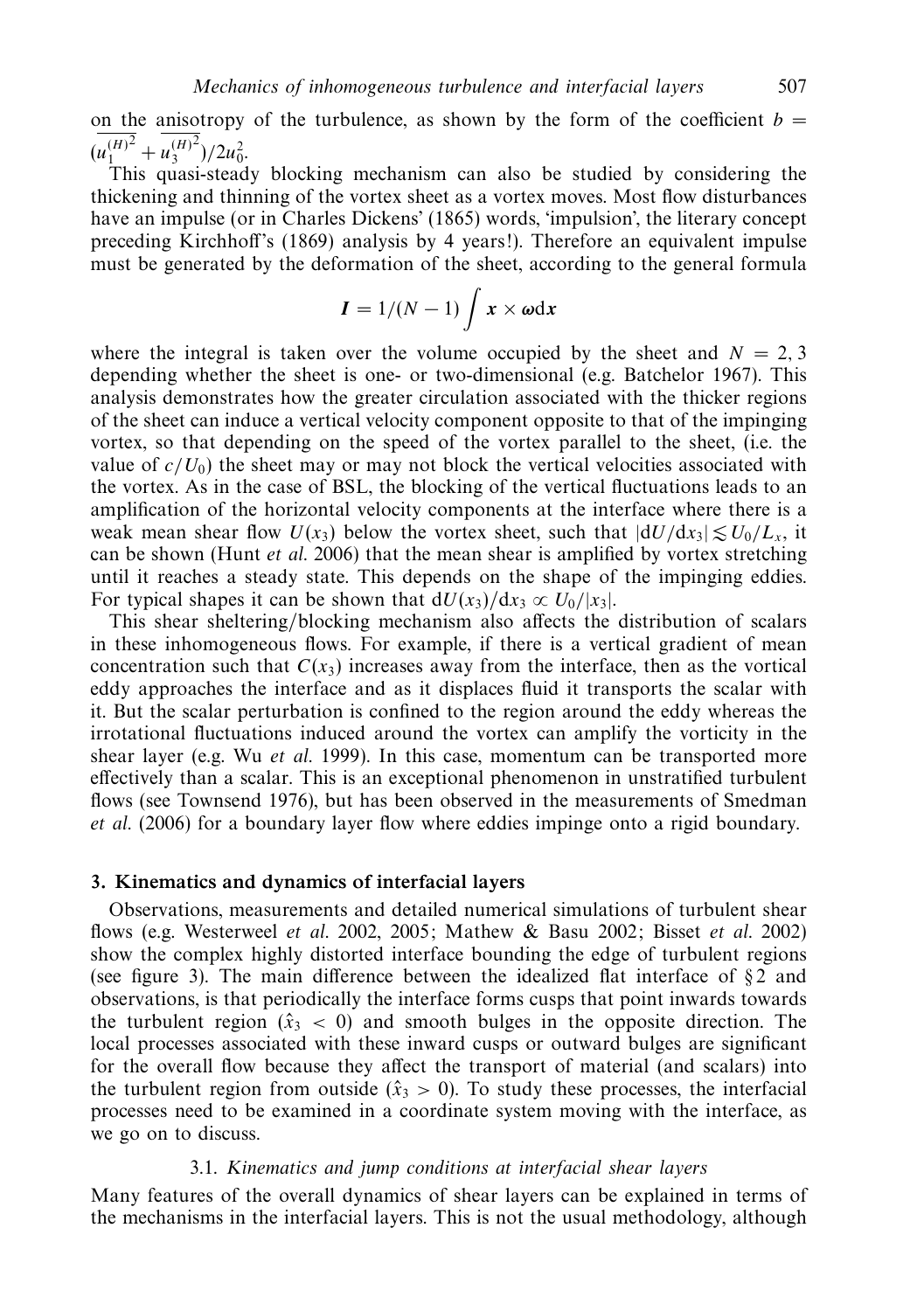

FIGURE 3. Numerical simulations and experimental observations of the interface bounding a wake and a jet. (a) Edge of (i) an unforced axisymmetric wake and (ii) a weakly forced wake; *b* is the mean radius of the wake. The contour is a threshold of vorticity (from Bisset et al. 2002). (b) Experimental observations using LIF of the distribution of a passive scalar in a three-dimensional turbulent jet (from Westerweel et al. 2005). The jet is flowing from the leftto the right-hand side of the figure.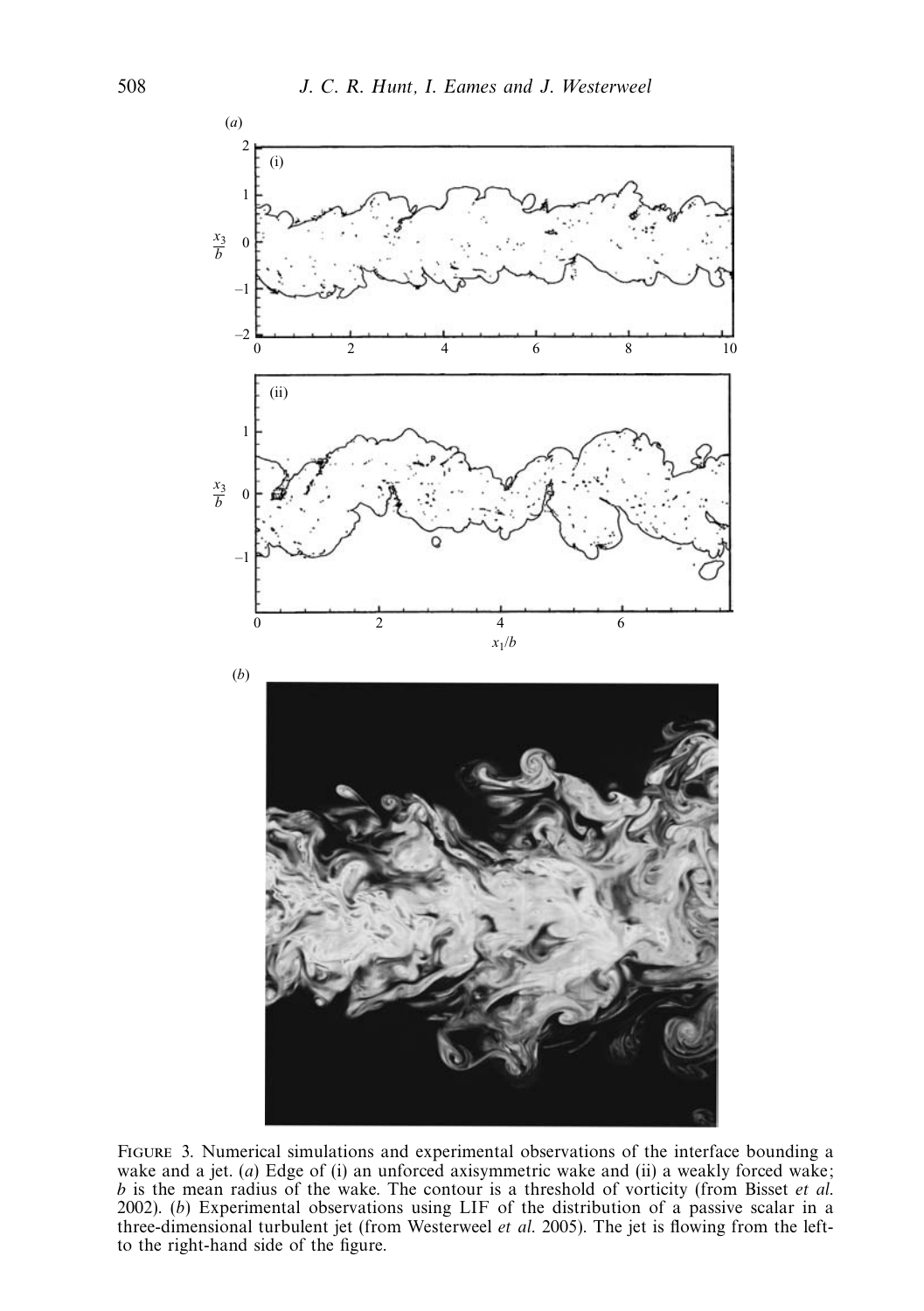

Figure 4. Schematic diagram of two stages in the development of a turbulent jet (or plume) moving in an external stream with mean velocity  $U_0$  and r.m.s. turbulence  $u_0$ . (a) In the initial stage, the mean excess velocity  $\{\Delta U_1\}_A$  and the turbulence  $\Delta u_1^2$  in the jet are greater than  $u_0$ . Note the difference between the inward entrainment velocity  $E_v$  and the outward entrainment velocity  $E_b$ . (b) In the far downstream stage, the jet has broken into eddies, but the momentum flux is unaffected. The entrainment velocity is  $\vec{E}_v = 0$ , while  $E_b \neq 0$ , where  $---$  denotes the edge of the jet.

it was the essential concept in G. I. Taylor's (1958) theoretical model for turbulent jets where he focused on the mean normal 'entrainment velocity'  $E_v = -\langle u_3 \rangle$ , where  $\langle \cdot \rangle$  is the ensemble mean which is directed into the turbulent region (see figure 4). For a circular jet propagating in the *x*1-direction, mass conservation requires

$$
E_v = \frac{1}{2\pi R} \frac{\mathrm{d}Q}{\mathrm{d}x_1},\tag{3.1}
$$

where the volume flux *Q* is defined by

$$
Q = \Delta U_0 \pi R^2,\tag{3.2}
$$

and where *R* is the mean jet radius and  $\Delta U_0$  is the difference between the mean velocity in the jet and the external flow. Morton, Taylor & Turner (1956) introduced the assumption for turbulent jets and plumes that the ratio

$$
\alpha_v = \frac{E_v}{\Delta U_0} \tag{3.3}
$$

is constant. However (cf. Hunt 1995; Agrawal & Prasad 2004; Bhat & Narasimha 1996), this coefficient is not constant when jets are perturbed by body forces or external turbulence.

A critical measure of the interfacial dynamics is the average speed  $E<sub>b</sub>$  of the boundary interface between the turbulent and non-turbulent flows:

$$
E_b = \left\langle \frac{\mathrm{d}X_{3I}}{\mathrm{d}t} \right\rangle, \tag{3.4}
$$

where the derivative is a Lagrangian following the random motion of fluid particles in the interface. Here  $X_{3I}$  is the instantaneous position defined as the value of  $x_3$ where relevant properties of the flow or a scalar field are invariant. For example, the interface position can be defined as where the difference between the average value of the variance just outside the interface  $\langle u_i^2 \rangle_l$  and the r.m.s external turbulence  $(u_i^2)_0$ ,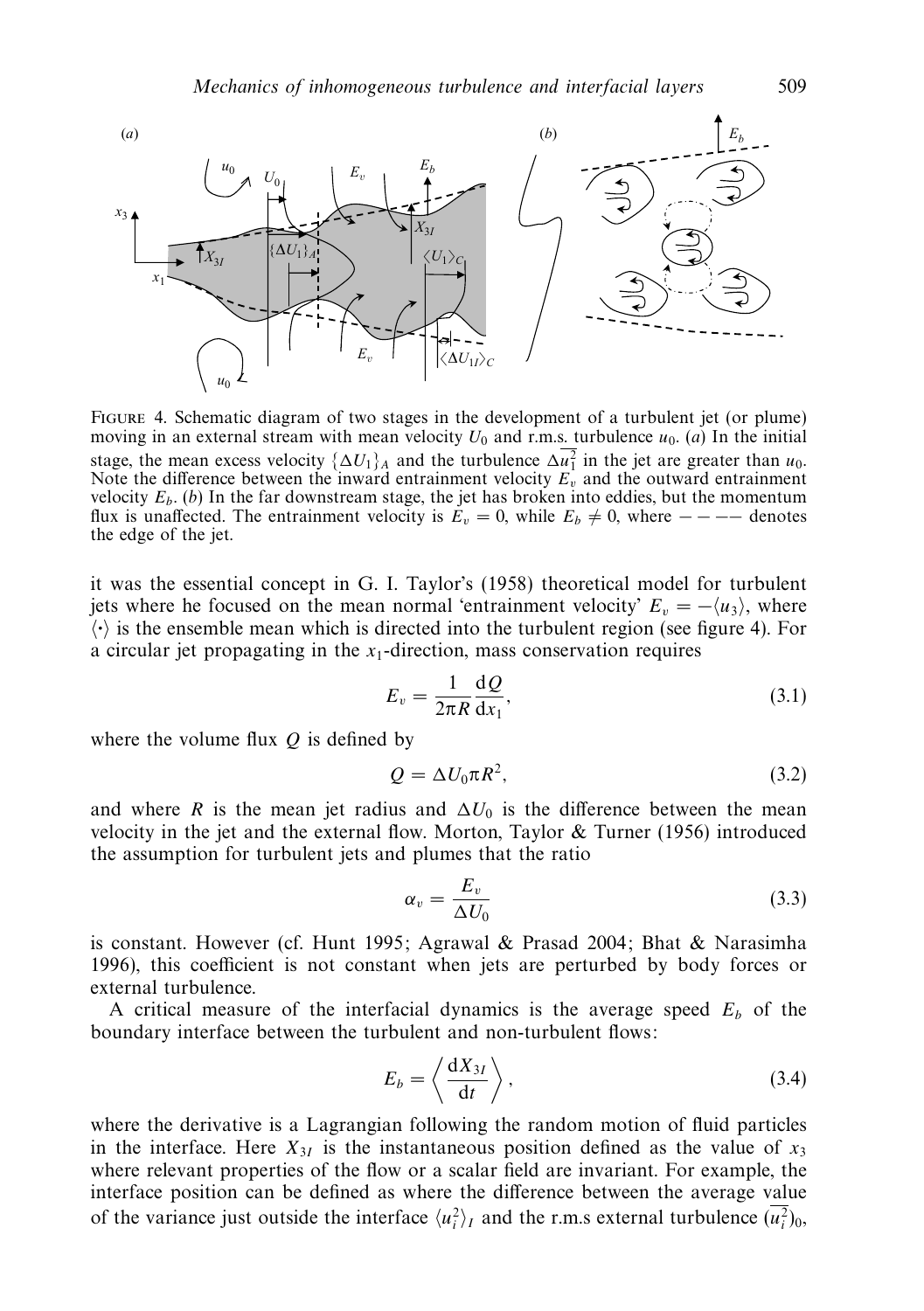normalized on the square of the difference  $\Delta u_0^2$  between the r.m.s levels in the two regions, is small, say  $\tilde{\sigma}_u^2 = 0.1$ , e.g.

$$
\frac{\langle u_i^2 \rangle_I - (\overline{u_i^2})_0}{\Delta u_0^2}(x_3 = X_{3I}; x_1, t) = \tilde{\sigma}_u^2.
$$
 (3.5)

The interface position may also be defined in terms of conditional mean velocity or scalar differences, e.g. see figure 3(a) (Bissett et al. 2002).

In free-shear layers (FSL), there is a jump  $\langle \Delta U_{1I} \rangle_C$  in the conditional mean velocity  $\langle U_{11} \rangle_C$  across the fluctuating interface, at  $x_3 = X_{3}$ , and a mean shear flow  $\langle U_s \rangle_C$ below the interface. This is equivalent to a delta-function in the vorticity field, i.e.  $\langle \Delta \Omega_2 \rangle_C = \langle \Delta U_{1I} \rangle_C \delta(x_3 - X_{3I})$ . The total conditional velocity is

$$
\langle U_1 \rangle_C = U_0 - \langle \Delta U_{1I} \rangle_C + \langle U_s \rangle_C, \quad x_3 < \langle X_{3I} \rangle, \qquad \langle U_1 \rangle_C = U_0, \quad x_3 > \langle X_{3I} \rangle. \tag{3.6}
$$

Numerical simulations (Bisset et al. 2002) and experiments (Westerweel et al. 2002, 2005) show that in the limit of very high Reynolds numbers there should be a jump in the conditionally averaged Reynolds stress  $\langle \Delta \tau_l \rangle_c$  across the interface which drives the mean acceleration of the local flow associated with the interface moving outwards (see figure 4*a*). For a local dynamical balance in a steady frame moving with the interface,

$$
E_b \langle \Delta U_I \rangle_C = \langle \Delta \tau_I \rangle_C \tag{3.7}
$$

(see Westerweel *et al.* 2005, and § 2.2). In the interior of the shear layer, where there is locally a homogeneous turbulent shear flow, the magnitude of  $\langle \Delta \tau_l \rangle_c$  is determined by the mean shear and the local turbulent eddy viscosity  $v_T$  (Townsend 1976),

$$
\langle \Delta \tau \rangle_C \approx \nu_T \left\langle \frac{\partial U_s}{\partial \hat{x}_3} \right\rangle_C, \tag{3.8}
$$

where  $v_T = 0$  for  $x_3 > \langle X_{3I} \rangle$ . By averaging the relation between the mean shear stress (in fixed coordinates)  $\Delta \tau(x_3)$  and mean shear  $\partial U_1/\partial x_3$  over all the fluctuating positions of the interface, the usual eddy viscosity at fixed values of  $x_3$  can be derived (Westerweel et al. 2005), i.e.

$$
\langle v_T \rangle \approx \Delta \tau / \frac{\partial U_1}{\partial x_3}.
$$
\n(3.9)

Interestingly this ratio is approximately constant, as assumed by Prandtl (1925) and in many basic engineering models. But (3.9) is inconsistent with Reynolds-averaged stress models (see Hunt *et al.* 2001) where it is assumed that  $\langle v_T \rangle$  tends to a very small value in the exterior region (but usually larger than *ν*).

When there are strong local body forces (or obstructions), the jump conditions are quite different and can determine the whole flow structure. In strongly rotating or stratified flows the eddy diffusivity and the boundary entrainment velocity can be greatly reduced, i.e.  $v_T/u_0 l \ll 1$  and  $E_b/u_0 \ll 1$  (Turner 1973). Then the jump in shear stress across the interface is negligible, even though there is a jump in the mean velocity,  $\langle \Delta U_{1I} \rangle_C$ . This requires that the thickness of the layer has to be large enough for the turbulence generated to be sufficiently distorted by body forces and  $\langle \Delta \tau_I \rangle_C / u_0^2 \ll 1$ . A different mechanism operates in shear flows in cases where mean and fluctuating body forces extend into the turbulent layer by a distance  $l_{BL}$ , the entrainment velocity  $(E_b/u_0)$  is zero, but the dynamical balance leads to a jump in the shear stress  $\langle \Delta \tau_l \rangle_c = -\langle f_l \rangle_c l_{BI}$  (Coceal & Belcher 2004; Grachev & Hunt 2006).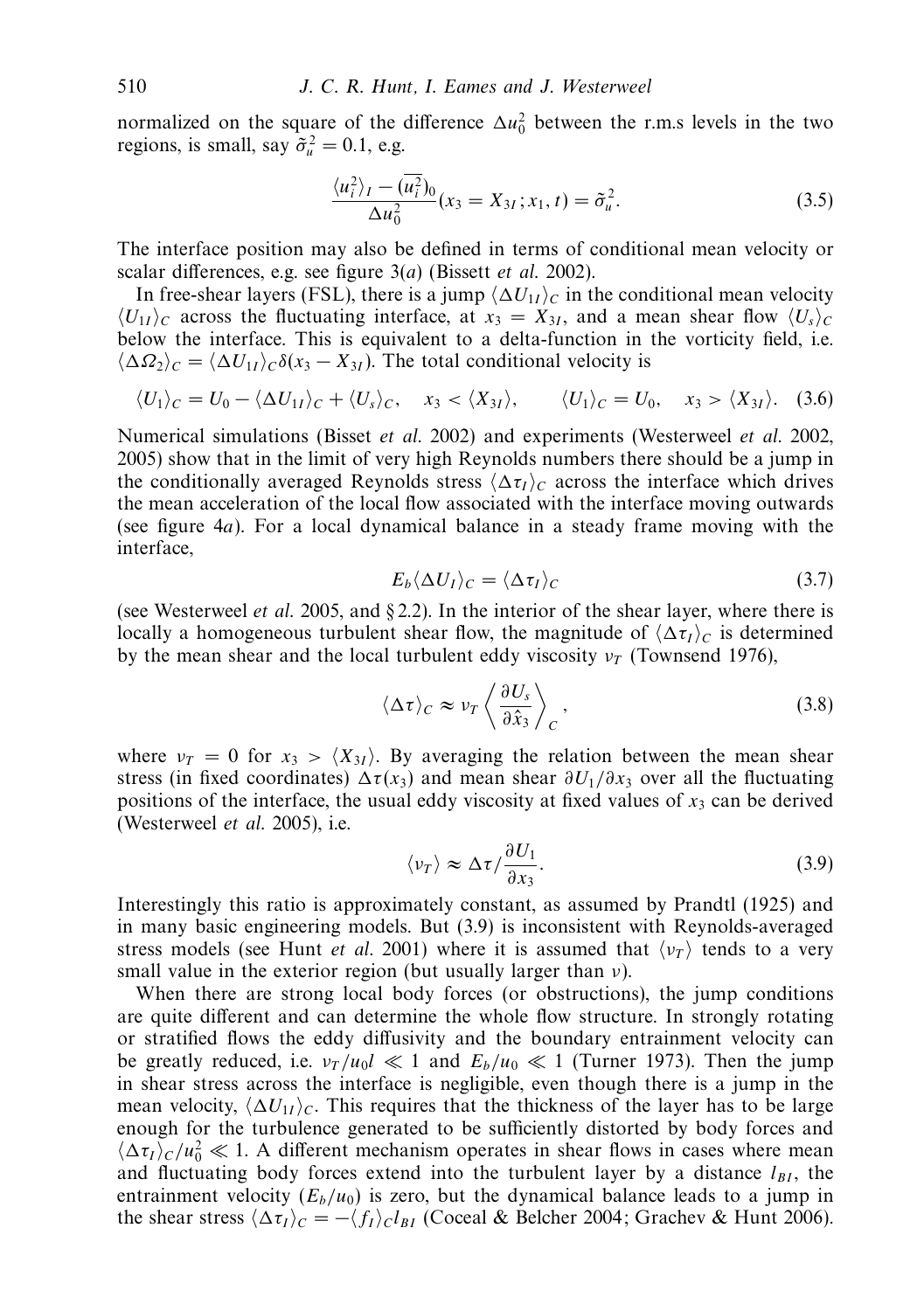## 3.2. Dynamics and entrainment at free surfaces in unidirectional shear layers

The overall dynamics for unidirectional shear layers with no external pressure gradients is first of all determined by the growth of the mean momentum flux (*M*),

$$
\frac{\mathrm{d}M}{\mathrm{d}x_1} = F_1 = \int_A f_1 \mathrm{d}A,\tag{3.10}
$$

and the volume flux *Q* (see (3.1)). Here the cross-sectional area *A* spans the jet/plume/boundary layer and  $F_1$  is the integral of the mean body force  $f_1$  over the jet acting in the flow direction.

For a statistically steady free round jet placed in an external flow with uniform velocity  $U_0$ , no pressure gradient and turbulence  $u_{0i}^2$ , the excess momentum flux is determined by the mean velocity and the excess turbulence, namely

$$
M = \int_A (\Delta U_1^2 + \Delta \overline{u_1^2}) dA = A\mu \{\Delta U_1\}_A^2 (1 + \lambda^2) \sim A \{\Delta U_1\}_A^2 (1 + \lambda^2),
$$
 (3.11)

where  $\{\Delta U_1\}_A = (1/A)\int_A \Delta U_1 dA$ ,  $\Delta U_1 = U_1 - U_0$ ,  $\Delta u_1^2 = u_1^2 - u_{01}^2$  (overbar denotes an ensemble average at a fixed location), *λ* denotes the average turbulence intensity defined by  $\lambda^2 = (\int_A \Delta u_1^2 dA)/(\int_A \Delta U_1^2 dA) \sim u_1^2 / {\Delta U_1}_{A}^2$ , and the *O*(1) profile parameter  $\mu = (\int_A \Delta U_1^2 dA)/A \{\Delta U_1\}_A^2$ . The physical significance of the contribution to the momentum flux produced by turbulence is often overlooked.

*M*, *Q* and the external entrainment velocity  $E<sub>v</sub>$  are now related to the mean radius  $R(x_1)$  and the boundary entrainment velocity  $E_b$  (without necessarily assuming selfsimilarity profiles, e.g. Townsend 1976). By its definition (3.1),  $E_b = {\Delta U_1}_A dR/dx_1$ , for a jet. From the physics of the interface  $E_b \propto {\Delta U_1}_A$  so that  $dR/dx_1 \approx \alpha_b$ , where  $\alpha_b \approx 0.1$  is constant (Turner 1973). The external entrainment velocity (which is directed inwards) is calculated from continuity (see  $(3.1)$ ) and is usually expressed by a coefficient  $\alpha_{vi}$  in terms of the difference in the mean velocity inside and outside the shear layer, e.g. for a circular jet  $E_v = \alpha_{vi} {\{\Delta U_1\}_A}$ ,  $A = \pi R^2$ , where

$$
\alpha_{vj} = \frac{1}{2\pi R \{\Delta U_1\}_A} \frac{d}{dx_1} (A \{\Delta U_1\}_A).
$$
 (3.12)

By considering the momentum flux in (3.11),  $M = A\{\Delta U_1\}_A^2(1 + \lambda^2)$  is constant. Then from (3.12),

$$
\alpha_{vj} = \frac{\sqrt{1+\lambda^2}}{2} \frac{d}{dx_1} \left( \frac{\alpha_b x_1}{\sqrt{1+\lambda^2}} \right).
$$
 (3.13)

Therefore if  $\lambda^2$  is constant, as in a round jet with no external turbulence,  $\alpha_{vj} = \alpha_b/2$ .

In the presence of external turbulence  $\lambda^2$  is constant near the source of a jet where the level of turbulence exceeds the external level. But further downstream  $\lambda^2$  increases beyond a transition point  $(x_1^*$ , say) when the intensity of jet turbulence decreases to a level comparable to the external turbulence (Ching et al. 1995). For example, if

$$
\lambda^2 = \lambda^{*2} (1 + (x_1 - x_1^*) H (x_1 - x_1^*) / R^*), \tag{3.14}
$$

where  $H(\cdot)$  is the Heaviside-step function, then for  $x_1 > x_1^*$ ,

$$
\alpha_{vj} = \frac{\alpha_b}{2} \left[ 1 - \frac{\lambda^{*2} x_1 / R^*}{2[1 + \lambda^{*2} (1 + (x_1 - x_1^*) / R^*)]} \right].
$$
\n(3.15)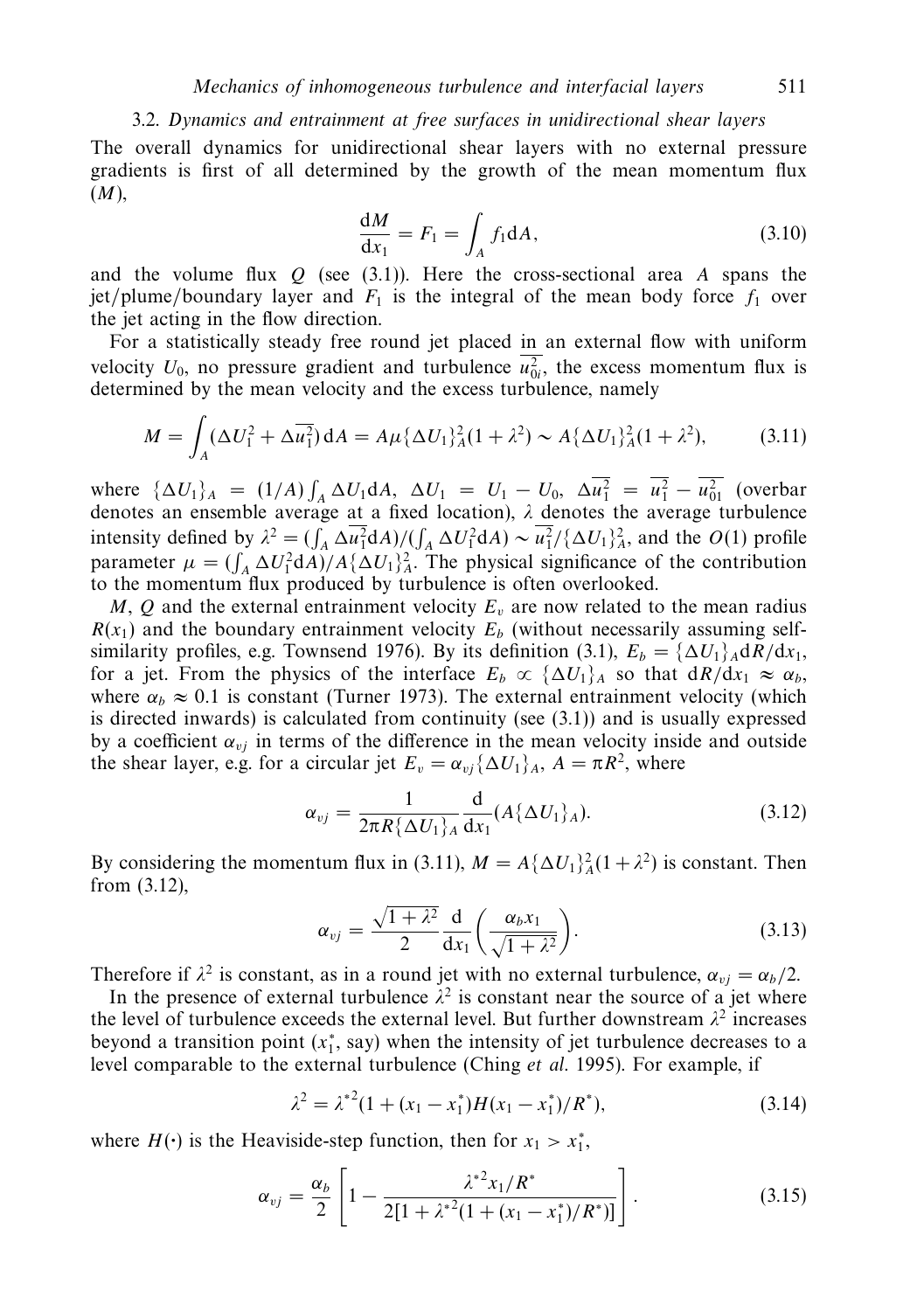|                                                                                       | $E_b/\{\Delta U_1\}_A$ | $Sign(E_v)$ | $E_v/E_b$                                |
|---------------------------------------------------------------------------------------|------------------------|-------------|------------------------------------------|
| Circular jet unperturbed                                                              | $\sim$ 1               | > 0         | $\sim$ 1/2                               |
| Circular jet perturbed                                                                | $\sim$ 1               | >0          | 1/2                                      |
| Wake                                                                                  | $\sim$ 1               | >0          | $\ll 1(\sim {\Delta U_1}_A/U_0)$         |
| Boundary layer                                                                        | $\sim$ 1               | >0          | $\ll 1$ ( $\sim \Delta U_1$ ) $_A/U_0$ ) |
| Swirling shear layer                                                                  | $\ll$ 1                |             |                                          |
| Wall perturbed boundary layer                                                         | $\sim$ 1               |             |                                          |
| TABLE 1. Entrainment velocities, $E_b$ , $E_v$ , for different types of shear layers. |                        |             |                                          |

Thus  $\alpha_{vj}/\alpha_b$  has a step decrease at  $x_1 = x_1^*$  and then asymptotes to a value of 1/4 when  $x_1^*/R^* \gg 1$ . This result demonstrates why in jets and plumes in the presence of free-stream turbulence, the ratios  $\alpha_{vi}/\alpha_b$  and consequently  $E_v/E_b$  or  $E_v/\{\Delta U_i\}_A$  are not constant and can decrease quite suddenly when extra turbulence is introduced through external or internal forcing (e.g. a cloud rising above the level at which condensation occurs or a jet with combustion). Laboratory experiments confirm the sensitivity of entrainment to the type of forcing (e.g. Agrawal & Prasad 2004; Bhat  $\&$ Narasimha 1996). The physical reason for the change in this ratio is that progressively more of the momentum flux defined by (3.11) is carried by the turbulent eddies.

When  $u_0^2 \geq \{\Delta U_1\}_{A}^2$ , the presence of strong external turbulence controls the outward movement  $E_b$  of the interface rather than the turbulence of the jet. Here the outer boundary diffuses like a passive interface in a turbulent flow, i.e.  $E_b \sim \sqrt{\langle v_T \rangle / t}$  where  $\langle v_T \rangle \sim u_0 L_x$  and the mean travel time along the jet is  $t = x / {\Delta U_1}$ *A* (see (3.4) and table 1).

#### *4. Application to shear layers*

#### 4.1. Swirling shear layers

The physics of unidirectional shear layers has profound implications for shear layers in swirling flows. To illustrate these processes, consider a layer of fluid rotating at an angular velocity  $2\Omega_0$  lying between a plane at  $x_3 = 0$  and a free surface (or inversion layer) at height  $x_3 = H$ . Within a cylindrical region of radius  $R_0$ , intense buoyancy forces are introduced which drive a mean vertical velocity  $U_3(x_3)$  such that  $\partial U_3/\partial x_3$ is positive over most of the depth of the layer. At the top of the layer the narrow upward plume is arrested and the buoyant fluid spreads out and circulates downwards within a wider circular region whose radius is much greater than  $R_0$ . The vertical straining motion in the core  $(r < R_0)$  stretches the background vorticity so that  $\Omega_3$ is greatly increased (in a laboratory experiment with bubbles  $\Omega_3/\Omega_0 \approx 7$ , while in hurricanes *Ω*3*/Ω*<sup>0</sup> ∼ 10) (Turner 1966; H. J. S. Fernando & S. A. Smirnov, personal communication). The dynamics of the vortex depend greatly on the ratio  $R_0/H$ .

We consider an idealized case (which could be realized in a laboratory) where  $R_0/H \gg 1$  and the forcing generates a turbulent recirculating motion. This results in the formation of a forced vortex for  $r < R_0$  where  $\Omega_3 \approx \Omega_{v0}$  and  $U_\theta = \Omega_{v0}r$ . Outside the vortex the strain rate is significant and leads to a greatly reduced mean vorticity outside the vortex core (i.e. at  $t = 0$ , and for  $r > R_0$ ,  $\Omega_3 \ll \Omega_{v0}$  but  $\Sigma_{12} = \partial U_1/\partial x_2 + \partial U_2/\partial x_1 \sim \Omega_{\nu 0}$ . The energy of the turbulence  $u_i^2$  is significant where mean strain and mean vorticity are significant at  $r \approx R_0$  but decreases towards the centre of the vortex. This state of the vortex rapidly evolves. First, this is because the turbulence decays in the forced vortex, a theoretical result from Townsend (1976),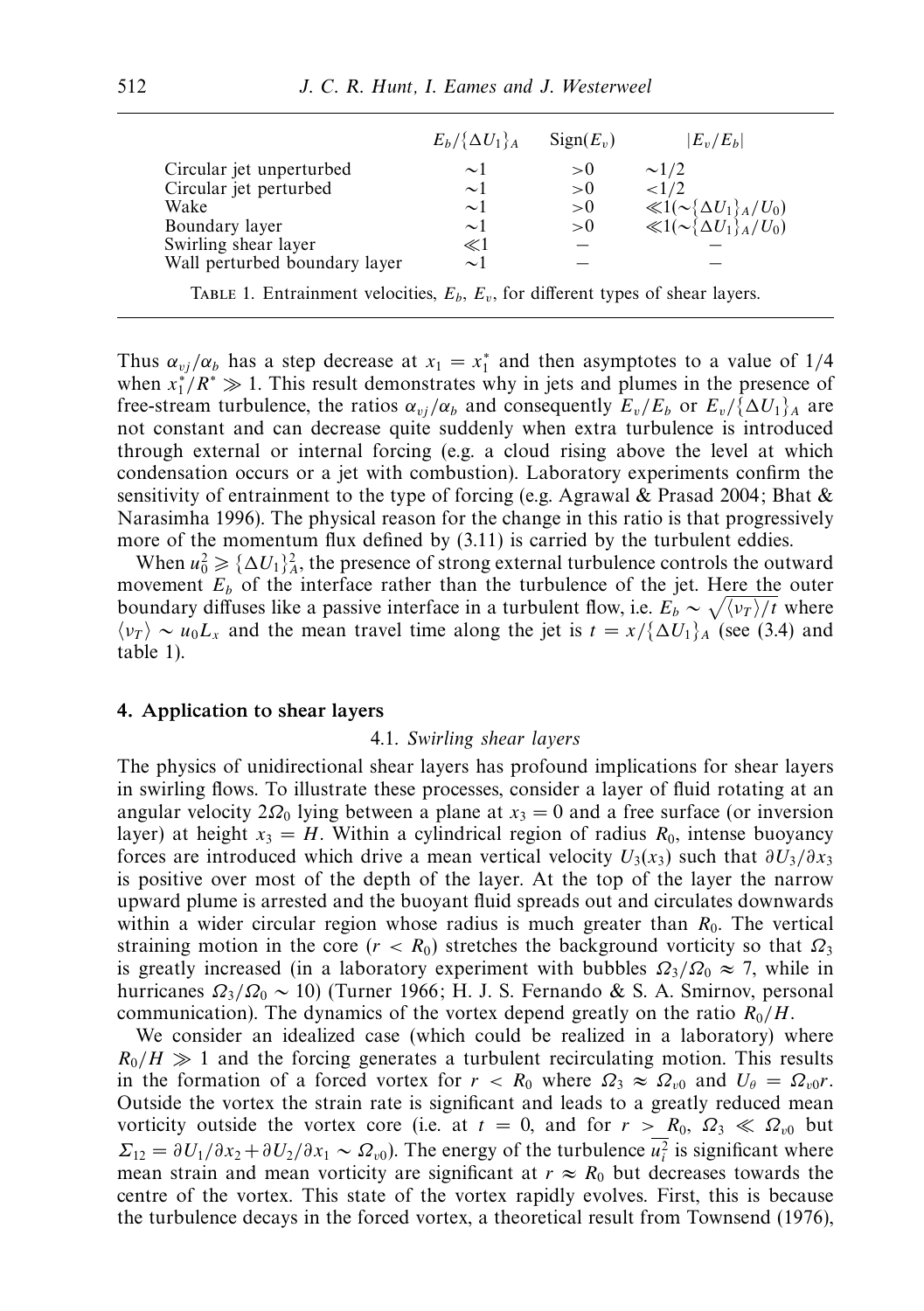

Figure 5. Azimuthial velocity in a turbulent hurricane-like vortex, showing how the formation of a turbulent interface at  $r = R_c$  determines the flow structure.  $R_v$  is the outer radius.

confirmed by the experiments of Vladimirov (1982). Secondly, turbulence is highly strained and amplified by the mean strain rate  $\Sigma_{12}$  near  $r = R_0$  (Miyazaki & Hunt 2000; Bassom & Gilbert 1998). Consequently, as explained in §2, a sharp interface develops because there is a large radial gradient in turbulence, such that  $\partial u_i^2 / \partial r \gg u_i^2 / R_0$ . This triggers the amplification of the mean vorticity  $\Omega_3 \approx \partial U_\theta / \partial r$ . As with the broad class of interfaces discussed in § 3.1, there is also jump in the conditionally averaged azimuthal velocity at the edge of the vortex which is equivalent to a delta-function in the vertical vorticity, i.e. the conditionally averaged vorticity field is  $\langle \Omega_3 \rangle_C = \Omega_v(t)(1 - H(r - R_c)) + \langle U_{\theta I} \rangle_C \delta(r - R_c)$ , where  $R_c(t)$  is the core radius which varies with time and  $R_c = R_0$  at  $t = 0$ . Note that  $\langle U_\theta \rangle_c = \Omega_v r$  for  $r < R_c$  and  $\langle U_{\theta} \rangle_C = (\Omega_v R_c + \langle \Delta U_{\theta I} \rangle_C) R_c/r$  for  $R_c < r < R_v$  (see figure 5).

In a rotating flow, this peak in vorticity significantly affects the peak mean velocity, unlike the case of a planar flow. This is because the total angular momentum is conserved within an outer radius  $R_v$ , i.e.  $I = \int_0^{R_v} r U_\theta dr$  is constant. Since at  $t = 0$ ,  $I = \frac{1}{3} \Omega_{v0} R_0^3 + \Omega_{v0} (R_{v0} - R_0) R_0$ , for  $t > 0$ ,  $I = \frac{1}{3} \Omega_v R_c^3 + (\Omega_v R_c + \langle \Delta U_{\theta I} \rangle_C) (R_v - R_c) R_c$ , where in an unbounded horizontal domain  $\mathring{R}_v$  is increasing slowly with time. The key element of this integral constraint is that the vorticity amplification increases in the shear layer, so that  $\langle \Delta U_{\theta I} \rangle_C / \Omega_v R_c$  grows and  $\Omega_v / \Omega_v$  decreases. This process can continue until  $\Omega_v/\Omega_v$  tends to zero, but only if the turbulent shear layer at  $r = R_c$ does not move into the stationary core, i.e.  $dR_c/dt = 0$ . This surprising flow structure, that is a well-observed characteristic of hurricanes (Bengston  $\&$  Lighthill 1982), is possible because in strongly rotating flows  $E_b/\langle \Delta U_{\theta I} \rangle_C \rightarrow 0$  as outlined in §3.1. This requires that the thickness of the layer *l* is great enough that rotation suppresses the turbulent diffusion of vorticity, i.e.  $l/R_c \geq u_0/\langle U_0 \rangle \sim 1/10$ . A more detailed study of this problem (to be published) shows that if  $E_b/\langle \Delta U_{\theta I} \rangle_c \approx 0$  but  $\langle \Delta U_{\theta I} \rangle_c \neq 0$ then the jump in the shear stress is also zero, implying that  $\partial U_{\theta}/\partial r = 0$  at  $r = R_c$ . 'Vortex spin up' caused by sharp shear/turbulence fronts and slantwise convection is a feature of some intense rotating storms that occur at higher lattitudes, where there are no hurricanes (Browning 2004).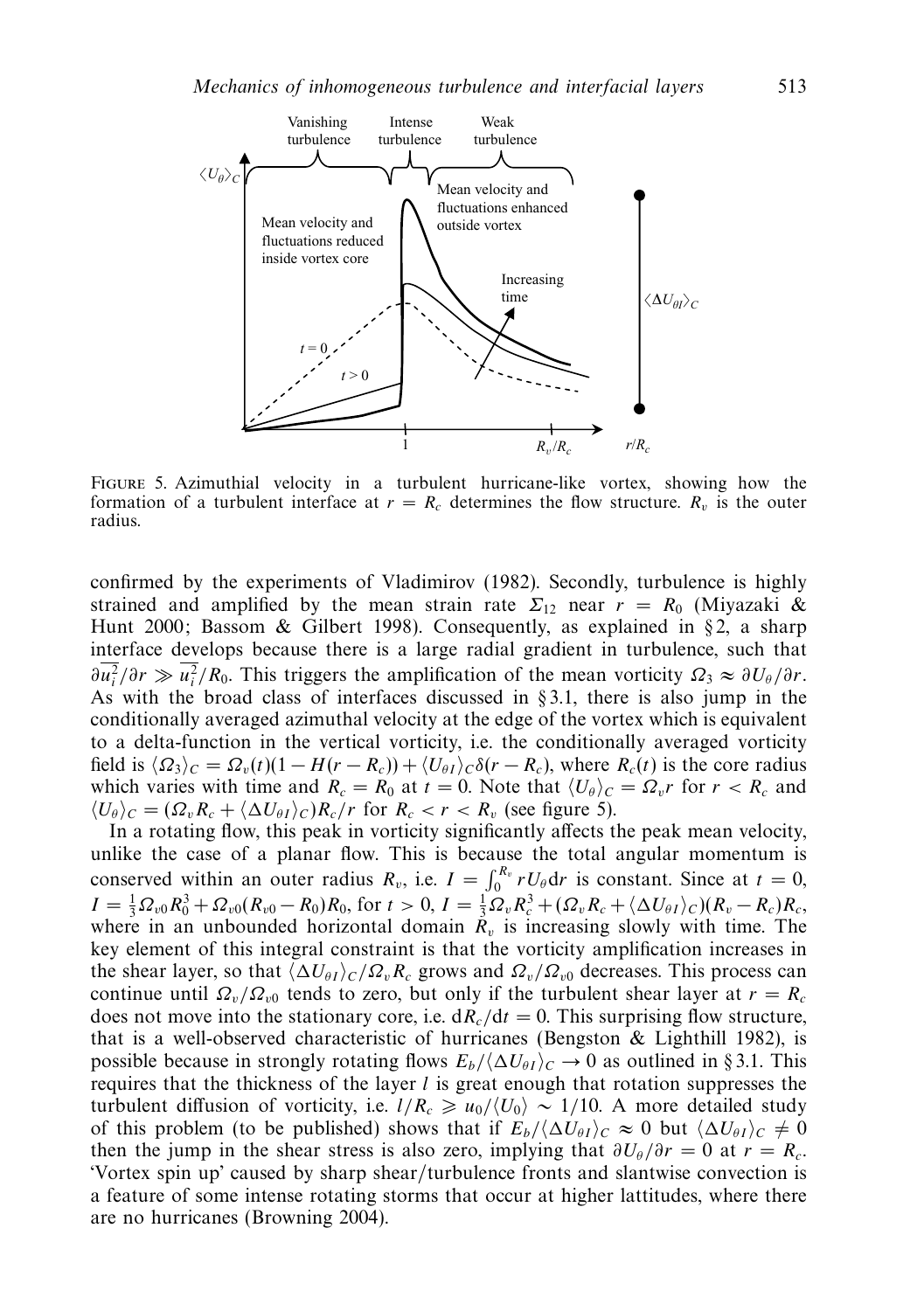#### 4.2. Boundary layers

The outer structure of a turbulent boundary layer is similar to that of a wake (Coles 1956). It is bounded by a fluctuating interface with a conditionally averaged velocity jump  $\langle \Delta U_{1i} \rangle_c$  (though this interface has not yet been studied quantitatively in the same detailed manner as those of jets and wakes). Consequently free-stream turbulence with r.m.s. velocity  $u_0$  has a similar effect on these flows as for jets and wakes, namely that for  $u_0 < \langle \Delta U_{1I} \rangle_C$  the exterior turbulence has very little effect because of blocking by the interfacial layer. But when  $u_0 > \langle \Delta U_{1I} \rangle_C$  the whole structure breaks up and lumps of boundary layer vorticity and scalar diffuse into the external flow (Hancock & Bradshaw 1989) comparable to the plume experiments of Ching et al. (1995). In the interior of the turbulent boundary layer where  $h/5 \leq x_3 \leq h/2$  the integral scale  $L_x$  is less than the distance  $x_3$  to the 'wall' at  $x_3 = 0$ , and therefore since the eddies are not directly affected by the outer interface or the wall, the dynamics are quasihomogeneous. However the eddy transport of turbulent energy by inhomogeneity is a sizeable fraction (∼1*/*2−1*/*3) of the rate of production of energy (Townsend 1976). In the presence of large-scale energetic free-stream turbulence these inhomogeneities are even more significant.

The shear-layer analysis of  $\S 2.2$  (see also Hunt *et al.* 2006) also helps to explain the structure of the turbulent boundary layer near to the wall  $(x_3 \le h/5)$ . First, the wall blocks the normal component of turbulence (i.e.  $u_3 = 0$  at  $x_3 = 0$ ). This condition is also applicable at the free surface or if the wall moves with the mean flow and 'shear-free' boundary layers. But with a sheared boundary layer, the blocking is affected by the sharp variation in the mean vorticity which reaches a maximum in the viscous sublayer whose thickness  $l_{vs}$  is of order  $10v/u_*$ . This is a similar mechanism to the blocking of free-stream turbulence outside a laminar boundary layer (Jacobs & Durbin 1998). Note that the sharp maximum in the mean vorticity at this level is maintained by the amplification caused by impinging vortices. The blocking effect implies that the eddy length scale in the turbulent flow above the viscous sublayer is of order  $(x_3 - l_{vs})$ . This can be confirmed by the weighted two-point cross-correlation  $\hat{R}(x_3, x_3') = \overline{u_3(x_3)u_3(x_3')} / \overline{u_3^2(x_3')}$  for  $x_3 < x_3'$ . It is observed from numerical simulations that  $\hat{R} \approx f(x_3/x_3)$ , but  $\hat{R} \to 0$  where  $x_3 \leq l_{vs}$ . This sheltering mechanism triggers the bursting phenomena at the top of the viscous sublayer as the fluctuating vertical shear *∂u*1*/∂x*<sup>3</sup> builds up (e.g. Blackwelder & Kaplan 1976).

This mechanism is sensitive to the straining of vorticity by eddies at the top of the viscous sublayer and to the profile of the layer. This provides a quantitative explanation for the reduction of mean shear by the effects of long-chain molecules (Lumley 1973; Ptasinski et al. 2003) and of the perpendicular magnetic field in a conducting medium. This concept of 'blocking' or reduced length scale caused by the viscous sublayer has been used by Launder (2004) to correct Reynolds stress transport models for the effect of lower Reynolds number near a wall. It can be used directly to provide a formula that smoothly and simply matches the viscous sublayer to the log layer namely

$$
U_1 = \frac{u_*}{\kappa} \left[ \log \left( \frac{x_3 - l_{vs}}{\nu / u_*} \right) + B \right], \qquad \text{for } x_3 > l_{vs}, \tag{4.1}
$$

$$
U_1 = u_*(x_3/(\nu/u_*)), \quad \text{for } x_3 \le l_{vs}; \tag{4.2}
$$

 $\kappa$ (= 0.4) is von Karman's constant,  $u_*$  is the friction velocity and *B* is a constant (see figure 6). In Prandtl's log-law formulation,  $l_{vs} = 0$  and there is no smooth matching with the viscous sublayer. The logarithm formula is only correct to about 10% for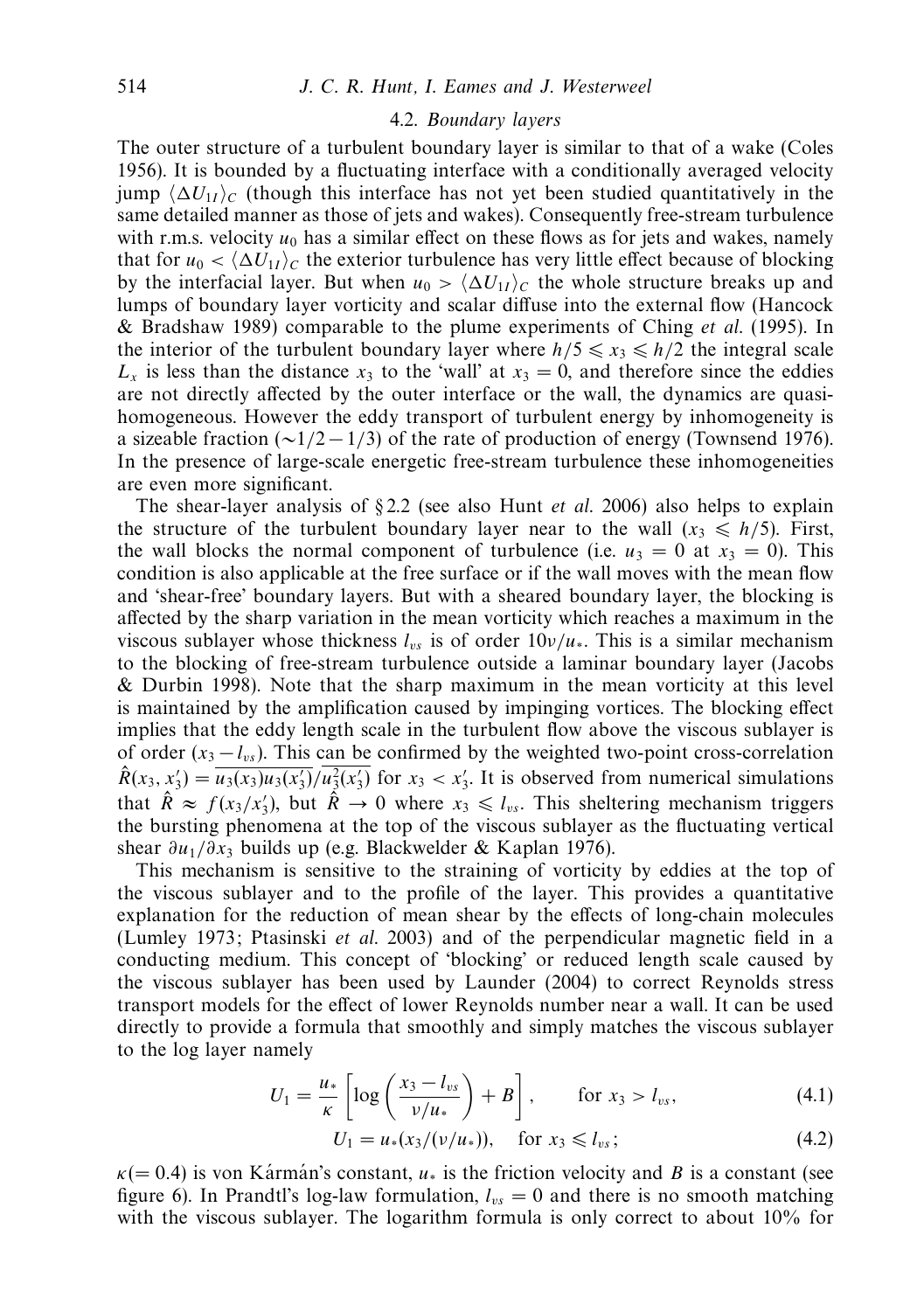

FIGURE 6. Comparison between a displaced log-law formulation (equations (4.1), (4.2)), Prandtl's log-law and experimental measurements (denoted by  $\times$ ) of the mean velocity in a turbulent pipe flow at  $Re = 17500$ , where  $x<sub>3</sub>$  is the distance from the pipe wall.

 $x_3 \geq 30\nu/u_*$ . Craft *et al.* (2002) have developed new wall functions which essentially reproduce (4.1) and (4.2) and are demonstrated to provide superior accuracy near walls and global modelling of some flow problems. Figure 6 shows a comparison between the displaced log-law, Prandtl's model and experimental measurements for the mean turbulent flow in a pipe.

The second feature of the turbulence and shearing interaction near the wall concerns the local effect of large inactive eddies generated in the interior of the boundary layer as they impact on the vorticity of the high-shear region (Townsend 1976; Hunt & Morrison 2000). Over the wavenumber range  $h^{-1} < k_1 < x_3^{-1}$  where the energy spectrum of these long eddies is dominated by the effect of mean shear, field experiments and large-eddy simulations and linear theory (Hanazaki & Hunt 2004; Kader & Yaglom 1991; Redelsperger, Mahe & Carlotti 2001) show that the spectrum inside the boundary layer has the general form  $E_{ii}(k_1) \sim u_*^2 k_1^{-1}$  (for  $i = 1, 2, 3$ ). As the eddies impact on the wall, they induce an irrotational blocking flow (see  $\S 2.1$ ) so that

$$
E_{11} \sim E_{22} \sim u_*^2 k_1^{-1}, \qquad E_{33} \sim u_*^2 x_3 \tag{4.3}
$$

(Hunt & Carlotti 2001). The striking point about this spectrum is that the horizontal component of the low-wavenumber turbulent eddies varies slowly with height in the surface layer whereas the mean velocity gradient is varying rapidly (Hogstrom, Hunt & Smedman 2002). This well-known feature of turbulent boundary layers is used by wind engineers to differentiate between mean and fluctuating loads on tall structures.

The impact of large-scale (or 'inactive') highly elongated eddies on the shear layer tends to amplify the mean vorticity which is consistent with (4.3). This mechanism does not require any nonlinear 'cascade' of large-scale energy to small scales within this shear layer to ensure an equilibrium state for the large scale turbulence. But the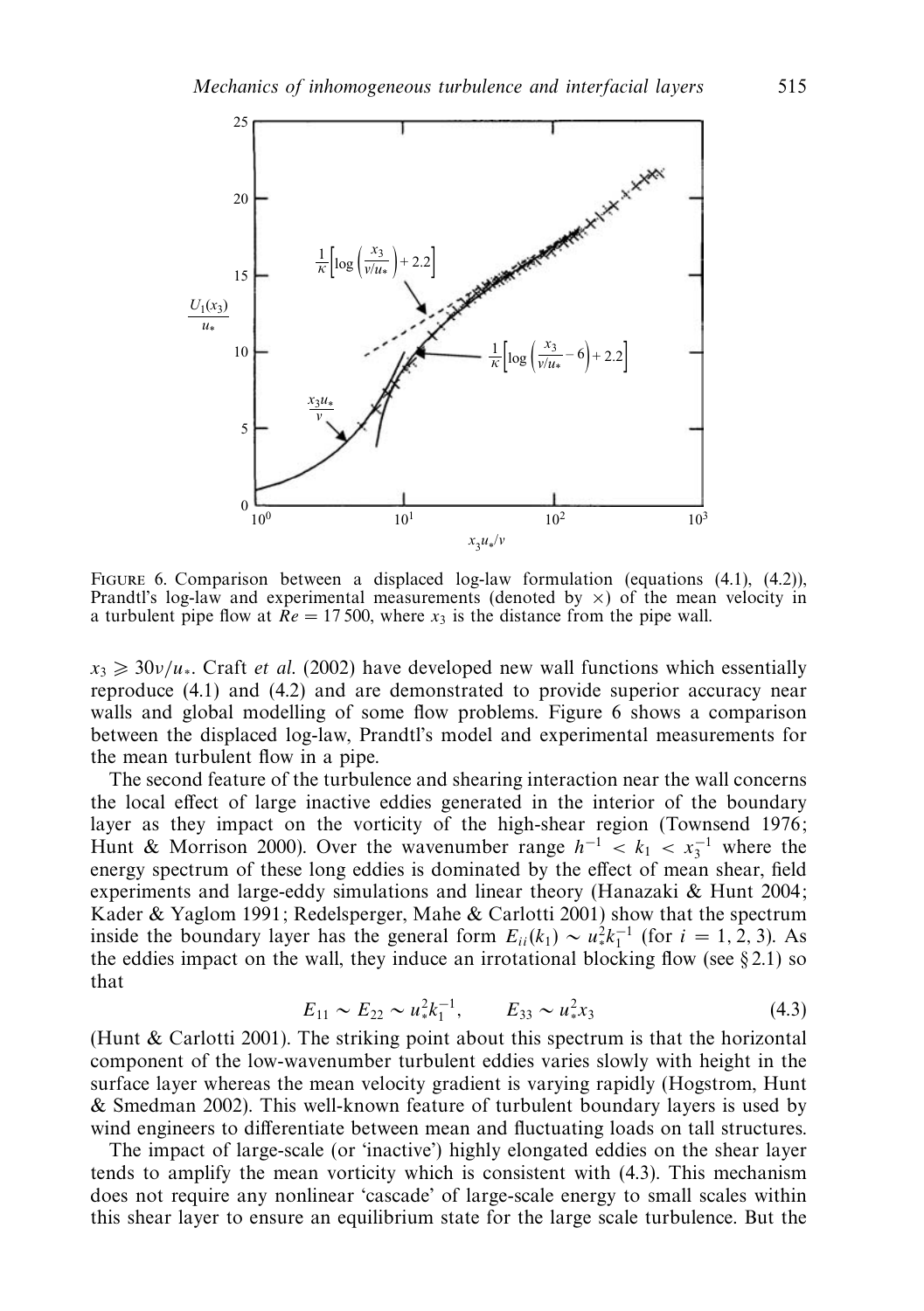streamwise length scale of the largest of these eddies, which may be several times greater than the boundary layer thickness, is determined by a nonlinear feedback between the wall shear layers and the outer flow as proposed in several models of the wall-layer dynamics, reviewed by Hunt et al. (2001). By contrast, smaller-scale eddies  $(k_1 > x_3^{-1})$  are quasi-homogeneous and their equilibrium state is determined by a cascade of energy to smaller scales (Mann 1994).

#### *5. Concluding remarks*

Whenever turbulence is adjacent to regions where its energy is non-existent, or much weaker, continuous fluctuating interfaces tend to form leading to intense gradients of turbulent energy, mean velocity and concentration of scalars. Similar mechanisms also produce interfaces and amplify mean gradients in thin regions of high shear initiated where turbulence that has been independently generated is present on one or both sides of the interface. In this paper approximate models have been derived to describe these non-diffusive or counter-gradient properties of turbulence near these interfaces. It is shown that they can have wide ranging effects on the overall flow, particularly through controlling the entrainment processes. These mechanisms may be more significant in flows where sharp fronts occur (e.g. in geophysical flows) than where the turbulence dynamics are dominated by inertial and body forces. With the aid of PIV measurement systems and numerical simulations of turbulent flows, it is now possible to measure and compute the geometrical and statistical properties of these interfaces, and the flows associated with them. These studies show that it is essential to focus on the local structures of these very inhomogeneous regions of turbulence to understand and predict many, if not most, kinds of turbulent flow. In these regions this approach is more revealing than focussing on the average Eulerian properties, which effectively smear out intense gradients. This implies that better models for the statistical properties of turbulence are likely to be based on statistical measures defined in relaion to moving interfaces. Local dynamics should be calculated in this frame of reference. Some of the ideas reviewed here might contribute to such an approach, which has some similarities to modern techniques in combustion modelling using probability density functions for flame fronts and regions of intense mixing (Pope 2000).

J.C.R.H. is grateful for support from Cornell University where he is a visiting Mary B. Upson Professor and from the Centre for Polar Observation and Modelling at UCL, which is funded by NERC. The late Professor Frans Nieuwstadt of TU Delft encouraged our study of interfaces over several years. We are grateful to Professor Y. Grachev of Kyiv for organising a NATO workshop in 2004 where some of these ideas evolved, and to Professor Fernando and Dr Smirnov for sharing their preliminary experimental results at Arizona State University.

#### **REFERENCES**

- AGRAWAL, A. & PRASAD, A. K. 2004 Evolution of a turbulent jet subjected to volumetric heating. J. Fluid Mech. **511**, 95–123.
- Bassom, A. P. & Gilbert, A. D. 1998 The spiral wind-up of vorticity in an inviscid planar vortex. J. Fluid Mech. **371**, 109–140.
- BATCHELOR, G. K. & PROUDMAN, I. 1954 The effect of rapid distortion of a fluid in turbulent motion. Q. J. Mech. Appl. Maths **7**, 83–103.

Batchelor, G. K. 1967 An Introduction to Fluid Dynamics. Cambridge University Press.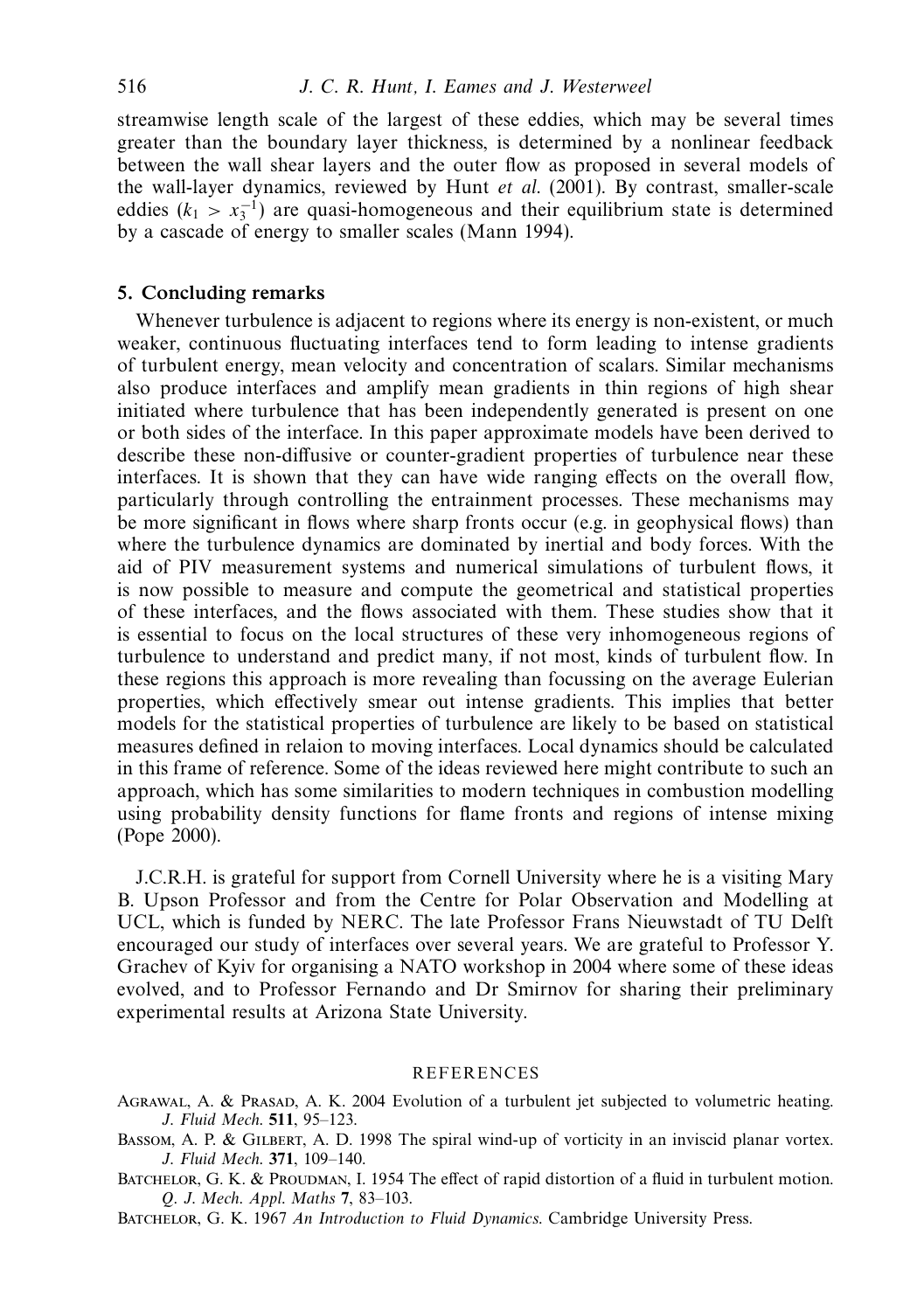- Bengston, L. & Lighthill, M. J. (Eds.) 1982 Intense Atmospheric Vortices: Proc. Joint IUTAM/IUGG Symp., Reading, UK, July 14–17, 1981. Springer.
- BHAT, G. S. & NARASIMHA, R. 1996 A volumetrically heated jet: large-eddy structure and entrainment characteristics. J. Fluid Mech. **325**, 303–330.
- Bisset, D. K., Hunt, J. C. R. & Rogers, M. M. 2002 The turbulent/non-turbulent interface bounding a far wake. J. Fluid Mech. **451**, 383–410.
- Blackwelder, R. F. & Kaplan, R. E. 1976 On the wall structure of the turbulence boundary layer. J. Fluid Mech. **76**, 89–112.
- BRETHERTON, F. P. & TURNER, J. S. 1968 On the mixing of angular momentum in a stirred rotating fluid. J. Fluid Mech. **32**, 449–464.
- BRITTER, R. E. & SIMPSON, J. E. 1978 Experiments on the dynamics of a gravity current head. J. Fluid Mech. **88**, 223–240.
- Browning, K. A. 2004 The sting at the end of the tail: damaging winds associated with extratropical cyclones. Q. J. R. Met. Soc. **130**, 375–399.
- CARRUTHERS, D. J. & HUNT, J. C. R. 1986 Velocity fluctuations near an interface between a turbulent region and a stably stratified layer. J. Fluid Mech. **165**, 475–501.
- Chandrsuda, C., Mehta, R. D., Weir, A. D. & Bradshaw, P. 1978 Effect of free-stream turbulence on large structure in turbulent mixing layers. J. Fluid Mech. **85**, 693–704.
- Ching, C. Y., Fernando, H. J. S. & Robles, A. 1995 Breakdown of line plumes in turbulence environments. J. Geophys. Res. (Oceans) **100**, 4707–4713.
- Coceal, O. & Belcher, S. E. 2004 A canopy model of mean winds through urban areas. Q. J. R. Met. Soc. **130**, 1349–1372.
- Coles, D. 1956 The law of the wake in the turbulent boundary layer. J. Fluid Mech. **1**, 191–226.
- Corrsin, S. & Kistler, A. 1955 free-stream boundaries of turbulent flows. Tech. Rep NASA 1244, Washington DC.
- Craft, T. J., Gerasimov, A. V., Iacovides, H. & Launder, B. E. 2002 Progress in the generalization of wall-function treatments. Intl J. Heat Fluid Flow. **23**, 148–160.
- Craik, A. D. D. 1991 Continous spectrum of Orr-Sommerfeld equation a note on a paper of Grosch and Salwen. J. Fluid Mech. **226**, 565–571.
- DAVIDSON, P. A. 2004 Turbulence. Oxford University Press.
- Dickens, C. 1865 Our Mutual Friend. Chapman & Hall.
- DURBIN, P. A. & PETTERSON REIF, B. 2000 Statistical Theory and Modelling of Turbulent Flows. John Wiley & Sons.
- GARTSHORE, I. S., DURBIN, P. A. & HUNT, J. C. R. 1983 The production of turbulent stress in a shear flow by irrotational fluctuations. J. Fluid Mech. **137**, 307–329.
- GOUGH, D. O. & LYNDEN-BELL, D. 1968 Vorticity expulsion by turbulence: astrophysical implications of an Alka-Seltzer experiment. J. Fluid Mech. **32**, 437–447.
- Grachev, Y. & Hunt, J. C. R. 2006 (Eds.) Flow through Plant Canopies and Urban Terrains. NATO-ASI Summer School. Kluwer.
- Grosch, C. E. & Salwen, H. 1978 The continuous spectrum of the Orr-Sommerfeld equation. Part 1. The spectrum and the eigenfunctions. J. Fluid Mech. **87**, 33–54.
- Hanazaki, H. & Hunt, J. C. R. 2004 Structure of unsteady, stably stratified turbulence with mean shear. J. Fluid Mech. **507**, 1–42.
- HANCOCK, P. E. & BRADSHAW, P. 1989 Turbulence structure of a boundary layer beneath a turbulent free-stream. J. Fluid Mech. **205**, 45–76.
- HODSON, H. P. & HOWELL, R. J. 2005 Bladerow interactions, transition, and high-lift aerofoils in low-pressure turbines. Annu. Rev. Fluid Mech. **37**, 71–98.
- HOGSTROM, U., HUNT, J. C. R. & SMEDMAN, A. S. 2002 Theory and measurements for turbulence spectra and variances in the neutral surface. Boundary Layer Met. **103**, 101–124.
- Holmes, P., Lumley, J. L. & Berkooz, G. 1996 Turbulence, Coherent Structures, Dynamical Systems and Symmetry. Cambridge University Press.
- Hunt, J. C. R. 1985 Turbulent diffusion from sources in complex flows. Annu. Rev. Fluid Mech. **17**, 447–485.
- HUNT, J. C. R. 1995 Effects of body forces on turbulence. In Advances in Turbulence V (ed. R. Benzi), pp. 229–235. Kluwer.
- HUNT, J. C. R. & CARLOTTI, P. 2001 Statistical structure at the wall of the high Reynolds number turbulent boundary layer. J. Flow, Turbulence Combust. **66**, 453–475.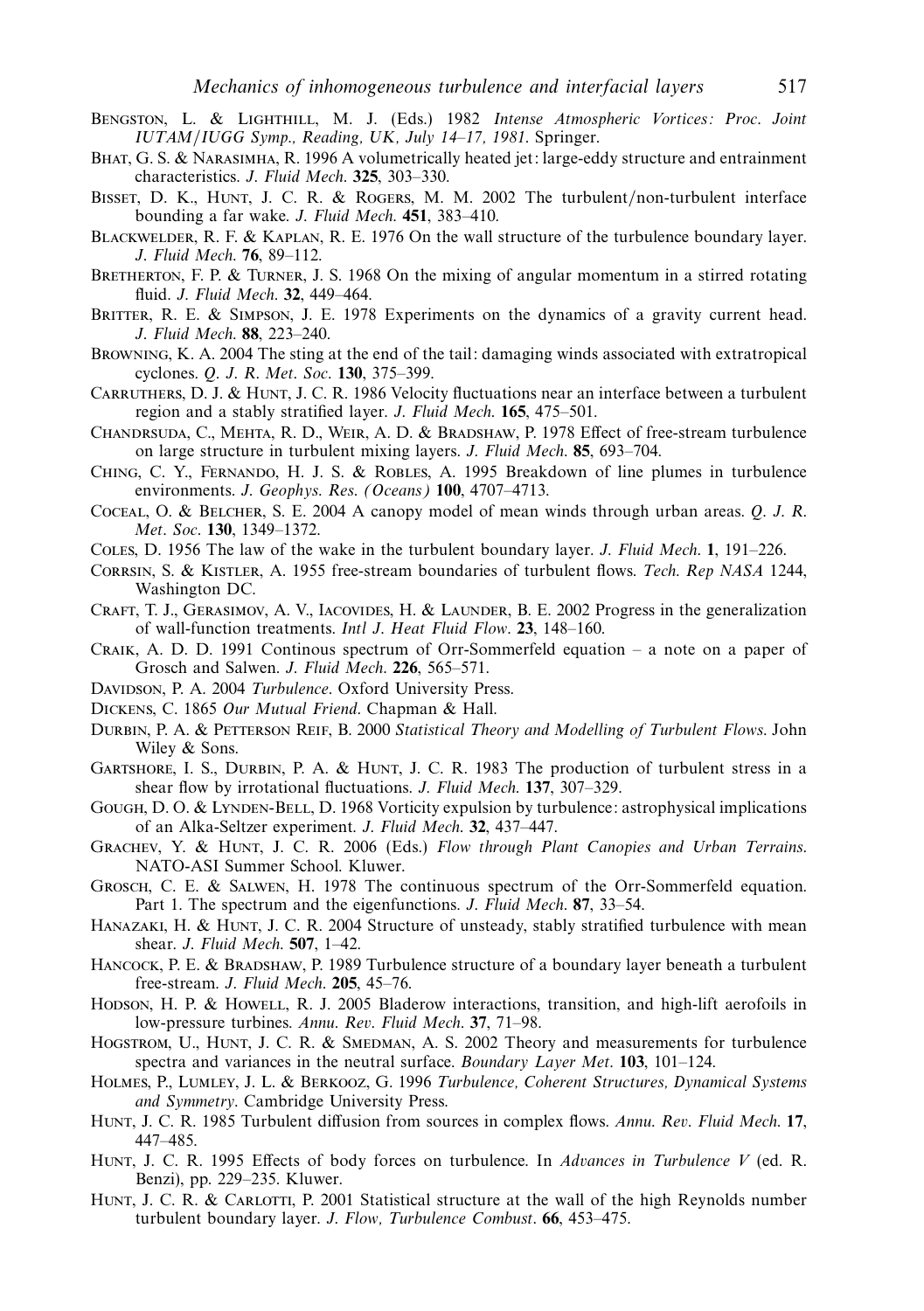- Hunt, J. C. R. & Carruthers, D. J. 1990 Rapid distortion theory and the 'problems' of turbulence. J. Fluid Mech. **212**, 497–532.
- Hunt, J. C. R. & Durbin, P. A. 1999 Perturbed vortical layers and shear sheltering. Fluid Dyn. Res. **24**, 375–404.
- Hunt, J. C. R., Eames, I., Westerweel, J. & Robinson, T. 2006 Mechanics of inhomogeneous turbulence and interfacial layers. IUTAM Proc. (submitted).
- Hunt, J. C. R. & Morrison, J. F. 2000 Eddy structure in turbulent boundary layers. Eur. J. Mech. B **19**, 673–694.
- Hunt, J. C. R., Sandham, N. D., Vassilicos, J. C., Launder, B. E., Monkewitz, P. A. & Hewitt, G. F. 2001 Developments in turbulence research: a review based on the 1999 programme of the Isaac Newton Institute, Cambridge. J. Fluid Mech. **436**, 353–391.
- HUNT, J. C. R. & SAVILL, A. M. 2002 Guidelines and criteria for the use of turbulence models in complex flows. In Turbulence Modelling (ed. G. F. Hewitt & J. C. Vassilicos). Cambridge University Press.
- Hunt, J. C. R. & Vassilicos, J. C. 2002 Turbulent Structure and Vortex Dynamics. Cambridge University Press.
- Hussain, A. K. M. F. 1986 Coherent structures and turbulence. J. Fluid Mech. **173**, 303–356.
- JACOBS, R. G. & DURBIN, P. A. 1998 Shear sheltering and the continuous spectrum of the Orr– Sommerfeld equation. Phys. Fluids. **10**, 2006–2011.
- KADER, B. A. & YAGLOM, A. M. 1991 Spectra and correlation functions of surface layer atmospheric turbulence in unstable thermal stratification. In Turbulence and Coherent Structures (ed. O. Metais & M. Lesieur). Selected papers from Turbulence 90: Organised Structures and ´ Turbulence in Fluid Mechanics, Grenoble, 18–21 September 1989. Kluwer.
- Kirchhoff, G. R. 1869 Uber die bewegung eines rotationskorpen in ein flussigkeit. Crelle **71**, 237.
- Kolmogorov, A. N. 1941 Dokl. Akad. Nauk. SSSR. **30**, 3201. (English translation, Kolmogorov, A. N. The local structure of turbulence in incompressible viscous fluid for very large Reynolds number. Proc. R. Soc. Lond. **434** (1991), 9–13).
- Kovasznay, L. S. G., Kibens, V. & Blackwelder, R. F. 1970 Large-scale motion in the intermittent region of a turbulent boundary layer. J. Fluid Mech. **41**, 283–325.
- LAUNDER, B. E. 2004 Lecture at the 80th Birthday of Jean Mathieu. Ecole Central de Lyon.
- Lighthill, M. J. 1957 The fundamental solution for small steady three-dimensional disturbances to a two-dimensional parallel shear flow. J. Fluid Mech. **3**, 113–144.
- Long, R. R. & Chen, T.-C. 1981 Experimental evidence for the existence of the 'mesolayer' in turbulent systems. J. Fluid Mech. **105**, 19–59.
- Lugt, H. J. 1983 Vortex Flow in Nature and Technology. Wiley.
- Lumley, J. L. 1973 Drag reduction in turbulent flow by polymer additives. J. Polymer Sci. **7**, 263–290.
- MAGNAUDET, J. 2003 High-Reynolds-number turbulence in shear-free boundary layer: revisiting the Hunt-Graham theory. J. Fluid Mech. **484**, 167–196.
- Mann, J. 1994 The spatial structure of neutral atmospheric surface-layer turbulence. J. Fluid Mech. **273**, 141–168.
- Mathew, J. & Basu, A. J. 2002 Some characteristics of entrainment at a cylindrical turbulence boundary. Phys. Fluids. **14**, 2065–2072.
- Miyazaki, T. & Hunt, J. C. R. 2000 Linear and non-linear interactions between a columnar vortex and external turbulence. J. Fluid Mech. **402**, 349–378.
- Morton, B. R., Taylor, G. I. & Turner, J. S. 1956 Turbulent gravitational convection from maintained and instantaneous sources. Proc. R. Soc. Lond. **234**, 1–23.
- Nagata K., Wong, H. Y. W., Hunt J. C. R., Sajjadi, S. G. & Davidson, P. A. 2005 Weak mean flows induced by anisotropic turbulence impinging onto planar and undulating surfaces. J. Fluid Mech. (submitted).
- PEDLEY, T. J. 1980 The Fluid Mechanics of Large Blood Vessels. Cambridge University Press.
- PHILLIPS, O. M. 1955 The irrotational motion outside a free boundary layer. Proc. Camb. Phil. Soc. **51**, 220.
- Pope, S. B. 2000 Turbulent Flows. Cambridge University Press.
- PRANDTL, L. 1925 Bericht: über Untersuchungen zur ausgebildeten Turbulenz. Z. Angew. Math. Meth. **5**, 136–139.